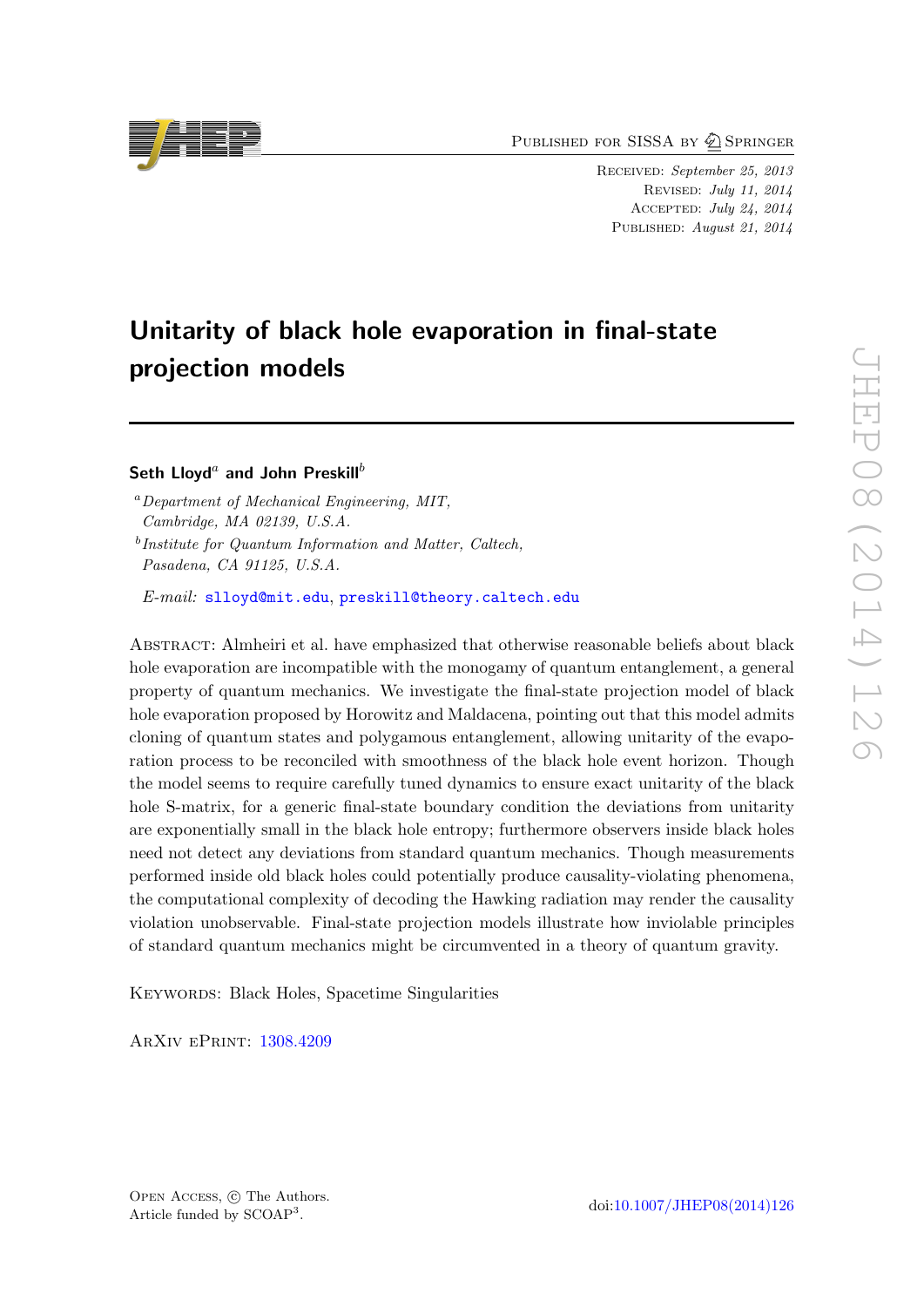# Contents

| $\mathbf{1}$   | Introduction                                                         | $\mathbf{1}$   |
|----------------|----------------------------------------------------------------------|----------------|
| $\overline{2}$ | The Horowitz-Maldacena proposal                                      | $\overline{5}$ |
| 3              | Features of the model                                                | 7              |
|                | Relaxing the no-cloning principle: black hole complementarity<br>3.1 | 7              |
|                | 3.2<br>Relaxing entanglement monogamy: easing the AMPS puzzle        | 8              |
|                | 4 Conditions for unitarity                                           | 9              |
|                | Entanglement across the horizon<br>4.1                               | 10             |
|                | 4.2<br>A generic final state                                         | 11             |
| 5              | Detecting postselection when approaching the singularity             | 13             |
| 6              | Measurements inside black holes                                      | 14             |
|                | Unitarity constraint<br>6.1                                          | 15             |
|                | Chronology violation<br>6.2                                          | 16             |
|                | 6.3<br>Entanglement-verifying measurements                           | 18             |
|                | The AMPS experiment<br>$6.4\phantom{0}$                              | 19             |
|                | Acausal signaling?<br>6.5                                            | 23             |
|                | Computational power of the HM model<br>6.6                           | 24             |
| 7              | <b>Discussion</b>                                                    | 25             |

# <span id="page-1-0"></span>1 Introduction

The quantum physics of black holes has caused great puzzlement since Stephen Hawking discovered [\[1\]](#page-27-0) nearly 40 years ago that black holes evaporate. The crux of the puzzle is this: if a pure quantum state collapses to form a black hole, the geometry of the evaporating black hole contains spacelike surfaces crossed by both the collapsing body inside the event horizon and nearly all of the emitted Hawking radiation outside the event horizon. If this process is unitary, then the quantum information encoded in the collapsing matter must also be encoded (perhaps in a highly scrambled form) in the outgoing radiation; hence the infalling quantum state is cloned in the radiation, violating the linearity of quantum mechanics.

This puzzle has spawned many audacious ideas, beginning with Hawking's bold proposal [\[2\]](#page-27-1) that unitarity fails in quantum gravity. Efforts to rescue unitary led to the formulation of black hole complementarity  $[3, 4]$  $[3, 4]$  $[3, 4]$ , the notion that the inside and outside of a black hole are not really two separate subsystems of a composite quantum system,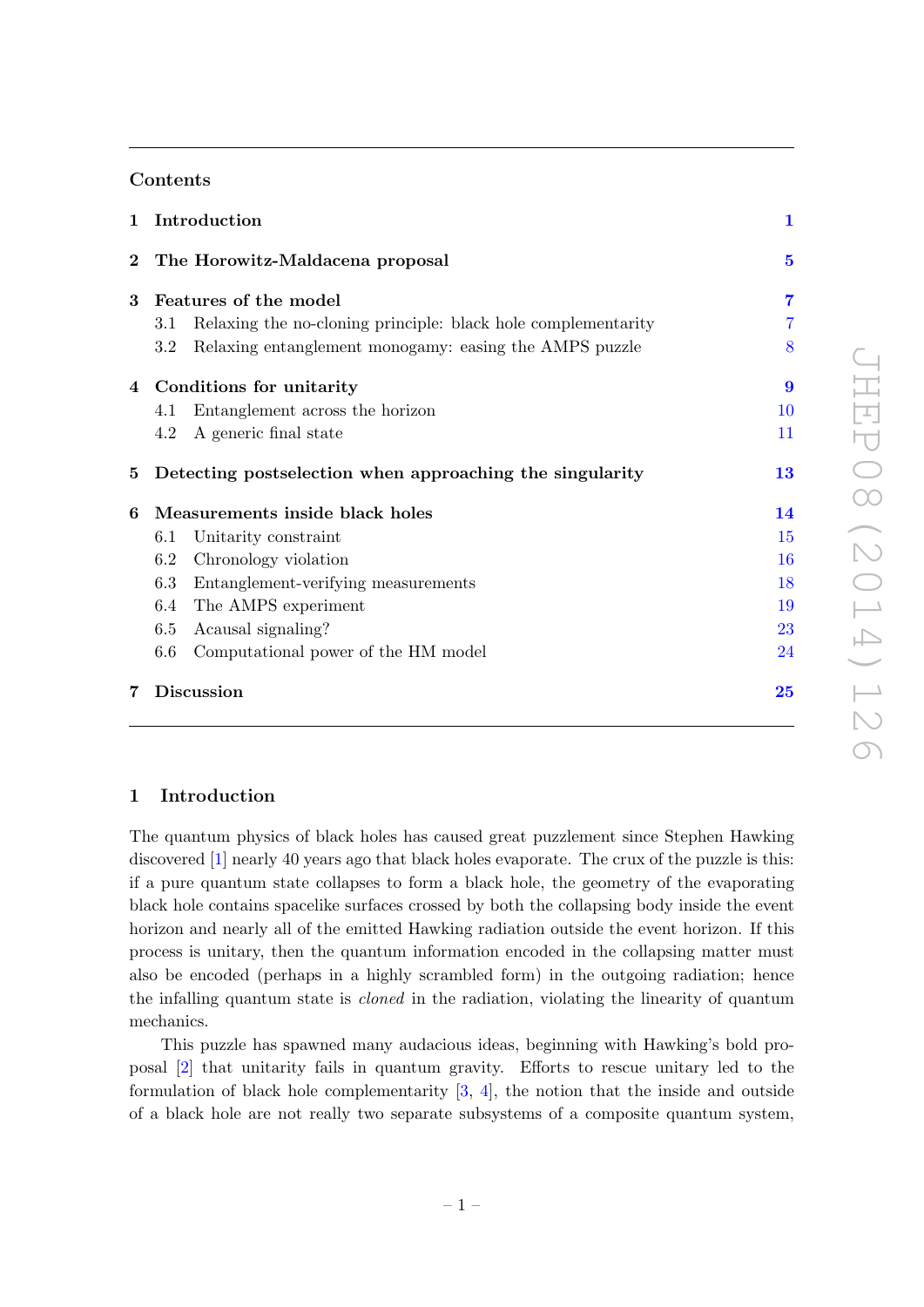but rather two complementary views of the same system, related by a complex nonlocal map. Black hole complementary set the stage for the holographic principle [\[5,](#page-27-4) [6\]](#page-27-5), and its eventual realization in AdS/CFT duality [\[7\]](#page-27-6), which provides a pleasingly unitary picture of black hole evaporation in asymptotically AdS spacetimes, though the implications of this duality regarding the black hole interior remain unclear.

Black hole complementarity seeks to reconcile three reasonable beliefs: (1) An evaporating black hole scrambles quantum information without destroying it. (2) A freely falling observer encounters nothing unusual upon crossing the event horizon of a black hole. (3) An observer who stays outside a black hole detects no violations of relativistic effective quantum field theory. But Almheiri et al. (AMPS) recently argued [\[8\]](#page-27-7) that these three assumptions are incompatible. They consider the Hawking radiation B emitted by a black hole which is nearly maximally entangled with an exterior system  $R$ . (For example, R could be the radiation so far emitted by an old black hole which has already radiated away more than half of its initial entropy  $[9, 10]$  $[9, 10]$  $[9, 10]$ .) Assumptions (1) and (3) require B to be highly entangled with a subsystem  $R_B$  of R, while assumption (2) requires B to be highly entangled with a subsystem  $A$  in the black hole interior. Taken together, then, the three assumptions violate the principle of monogamy of entanglement [\[11,](#page-27-10) [12\]](#page-27-11), which asserts that if quantum systems  $A$  and  $B$  are maximally entangled, then neither can be correlated with any other system. This tension between unitarity and monogamy had been noted earlier in [\[13,](#page-27-12) [14\]](#page-27-13).

When the notion of black hole complementarity was initially formulated, it was argued that the cloning of quantum states occurring during black hole evaporation could not be verified in any conceivable experiment, at least within the domain of applicability of trustworthy semiclassical approximations. This observation bolstered the contention that the cloning is operationally fictitious  $[4, 15, 16]$  $[4, 15, 16]$  $[4, 15, 16]$  $[4, 15, 16]$  $[4, 15, 16]$ . In contrast (as indicated in figure [1\)](#page-3-0), a single observer falling into the black hole, when still a safe distance from the singularity, could be in causal contact with all three of the systems  $A, B$ , and  $R_B$ . If monogamy of entanglement were really violated, there is no obvious reason why this observer could not verify the violation. The key difference between the cloning verification experiment described in [\[4,](#page-27-3) [15,](#page-27-14) [16\]](#page-27-15) and the entanglement verification described by AMPS [\[8\]](#page-27-7), is that in the former case the observer needs to wait for quantum information to be revealed in the Hawking radiation, by which time it is too late to catch up with its putative clone behind the horizon, while in the latter case no such delay makes system A inaccessible. Thus black hole complementarity needs to be reconsidered.

Like Hawking's original black hole information loss puzzle, the AMPS puzzle has also spawned audacious ideas. AMPS themselves advocated relaxing assumption (2), arguing that an old black hole (and perhaps also a young one) has a singular horizon (a firewall) and no interior  $[8, 17]$  $[8, 17]$  $[8, 17]$ . Another possibility is that modifications of assumption  $(3)$  allow the entanglement of B with A to be transferred to entanglement of B with  $R_B$  as B propagates away from the black hole [\[18\]](#page-28-1). Or, clinging to a revised version of the complementarity principle, one can assert that  $R_B$  should be regarded as a complementary description of  $A$  [\[19,](#page-28-2) [20\]](#page-28-3), possibly connected to the black hole interior via a wormhole [\[21\]](#page-28-4). All of these ideas will need to be fleshed out further before they can be accurately assessed.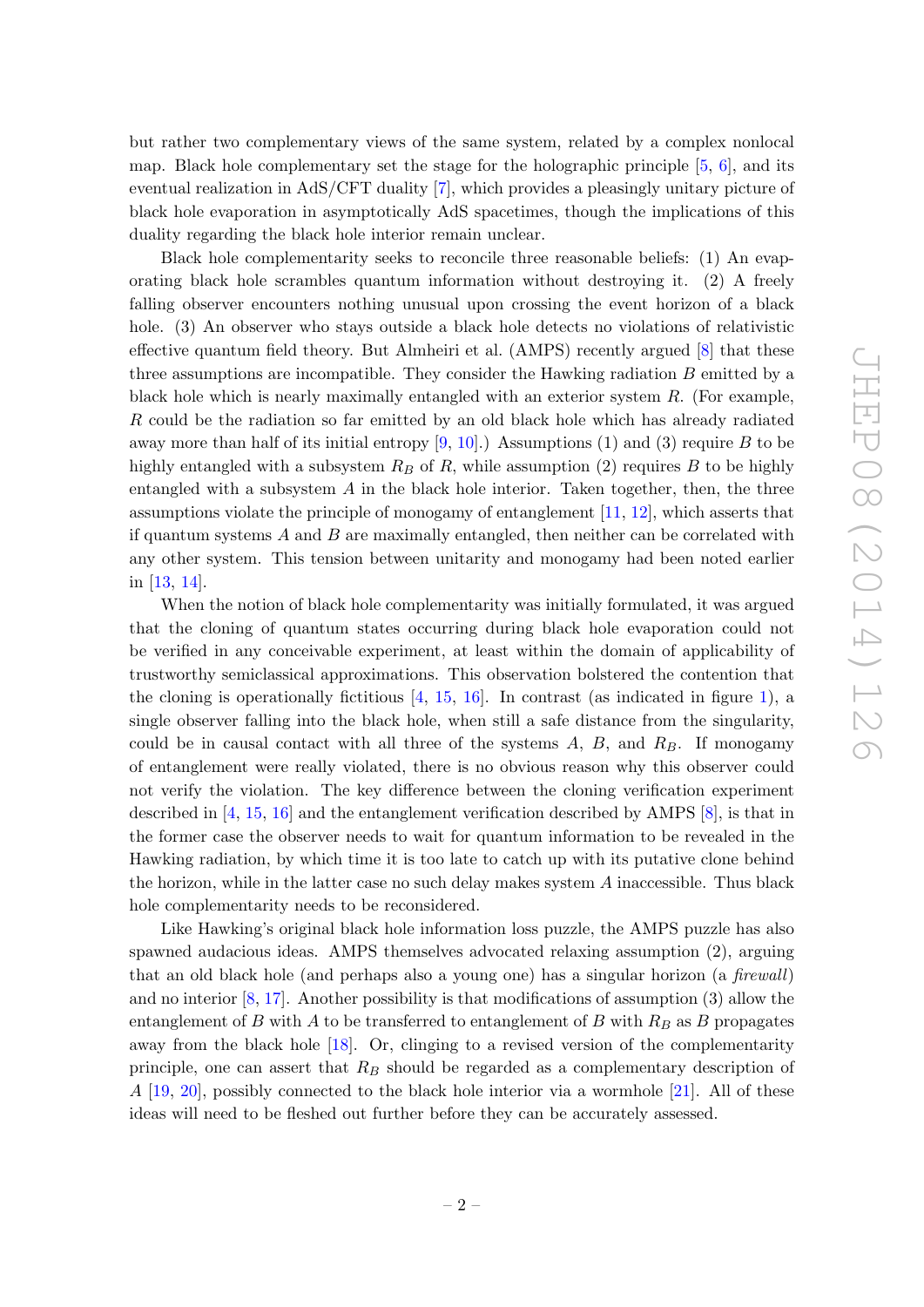

<span id="page-3-0"></span>Figure 1. The AMPS puzzle: an infalling observer, while still a safe distance from the singularity, is in causal contact with each of the systems  $A, B$ , and  $R_B$ . If B were highly entangled with both A and  $R_B$ , the observer should be able to verify the violation of entanglement monogamy.

Here we suggest another possible response to the AMPS puzzle, based on the finalstate projection model of black hole evaporation proposed [\[22\]](#page-28-5) by Horowitz and Maldacena (HM). In this scenario, the S-matrix relating the asymptotic incoming state of the collapsing matter and asymptotic outgoing state of the emitted radiation can be unitary; however unitarity can be temporarily violated during the black hole evaporation process, accommodating violations of monogamy of entanglement and the no-cloning principle [\[23,](#page-28-6) [24\]](#page-28-7), and allowing assumptions  $(1)$ ,  $(2)$ , and  $(3)$  to be reconciled. A type of black hole complementarity is realized, and there is no need for firewalls. Just as with other proposed ways to resolve the AMPS puzzle, the HM proposal requires further development before it can be fairly assessed, but we do not regard it as a priori much more outlandish than these other proposals.

HM proposed imposing a final-state boundary condition requiring a particular quantum state at the spacelike singularity inside the black hole, which allows information to escape from the black hole interior by postselected teleportation. Speaking fancifully, information residing in the collapsing matter propagates from past infinity to the spacelike singularity inside the black hole, where it is scrambled and reflected, then propagates backward in time from the singularity to the horizon, and forward in time from the horizon to future infinity. More concretely, HM consider the composite system  $\mathcal{H}_M \otimes \mathcal{H}_{\text{in}} \otimes \mathcal{H}_{\text{out}}$ , where  $\mathcal{H}_M$ is the Hilbert space of the infalling matter,  $\mathcal{H}_{\text{in}}$  is the Hilbert space of infalling negative energy Hawking radiation behind the horizon, and  $\mathcal{H}_{\text{out}}$  is the Hilbert space of outgoing positive energy Hawking radiation outside the horizon. What appears to be the vacuum to a freely falling observer crossing the horizon is a maximally entangled state of  $\mathcal{H}_{\text{in}} \otimes \mathcal{H}_{\text{out}}$ , and the HM boundary condition projects onto a particular maximally entangled state of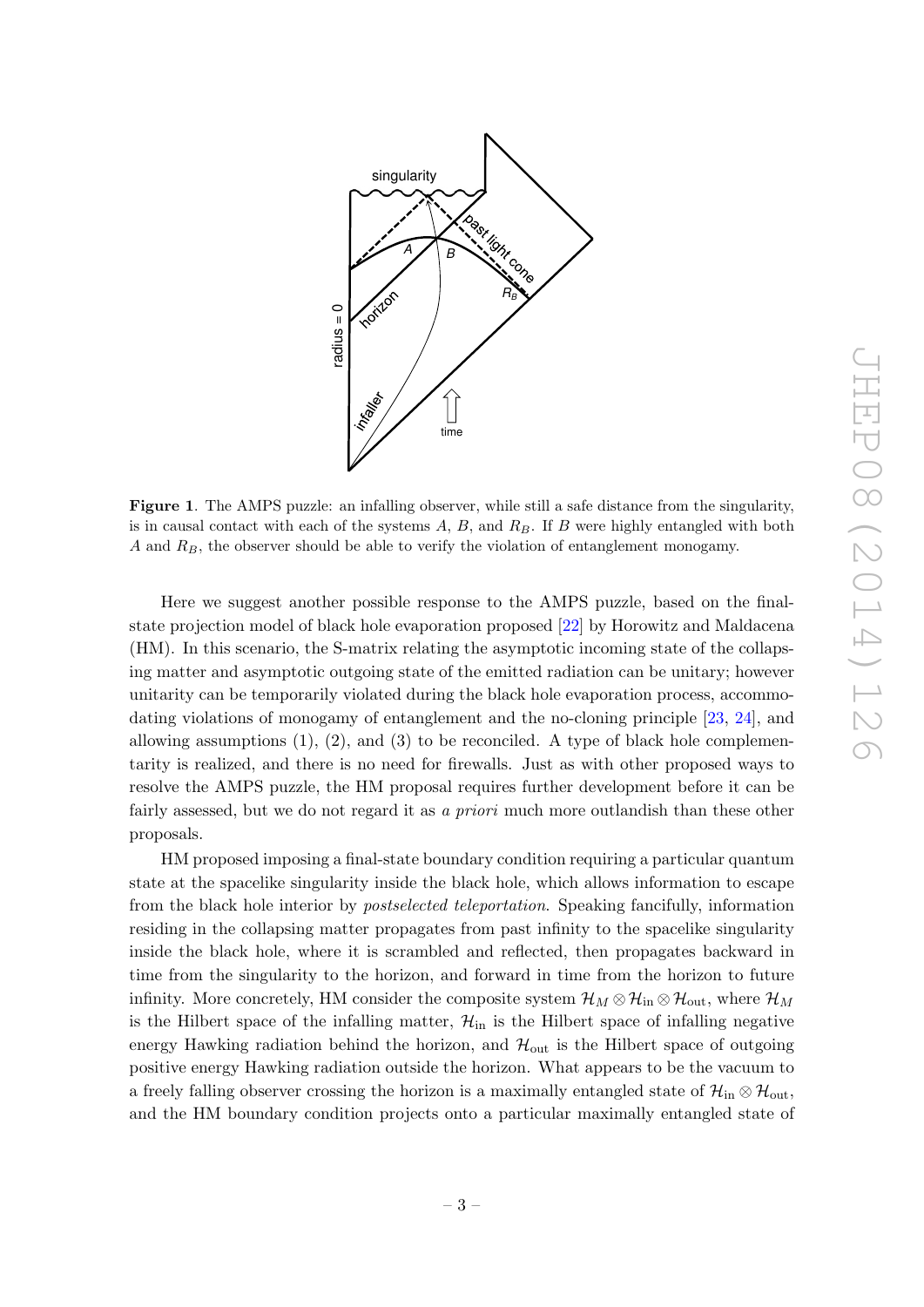$\mathcal{H}_M \otimes \mathcal{H}_{\text{in}}$ , which encodes the black hole S-matrix. While the horizon crosser sees nothing out of the ordinary, an observer who stays outside the black hole finds that the state of the infalling matter and the state of the outgoing radiation are related by a unitary map.

The HM proposal has the appealing feature that the new physics responsible for evading information loss occurs at the singularity, where we expect semiclassical physics to fail badly. Furthermore, if we are willing to impose initial-state boundary conditions at spacelike singularities in cosmological spacetimes [\[25\]](#page-28-8), it may not be unreasonable to impose final-state boundary conditions at spacelike singularities in black hole spacetimes as well. But the proposal has other less pleasing features [\[26,](#page-28-9) [27\]](#page-28-10). In particular, unless appropriate constraints are imposed on the dynamics, postselected quantum mechanics can be afflicted with effective closed timelike curves and other causality paradoxes [\[28](#page-28-11)[–30\]](#page-28-12); the dynamics may need to be carefully adjusted to protect the unitarity and causality of the evaporation process.

Our attitude is that these potential bugs in the HM proposal may actually be welcome, helping to steer us toward a deeper understanding of quantum gravity. Therefore, we focus on delineating sufficient conditions for the proposal to work. In brief, we find that the evaporation process is unitary if the interactions between  $\mathcal{H}_{\text{in}}$  and other systems are appropriately tuned. A deeper understanding of quantum gravity may be needed to decide whether black hole evaporation really fulfills these conditions, but we find that for a generic final-state boundary condition at the singularity, the deviations from exact unitarity scale like  $e^{-S_{\text{BH}}/2}$  where  $S_{\text{BH}}$  is the black hole entropy. Such exponentially small violations of unitarity could well be regarded as a success for our semiclassical analysis of the HM model, since nonperturbative quantum gravity corrections of that order are expected and are beyond the scope of the analysis. We also argue, again assuming a generic final-state boundary condition, that deviations from standard quantum theory are unlikely to be detected by infalling observers as they approach the singularity.

A careful analysis of the entanglement-verifying measurements discussed by AMPS reveals that imposing unitarity of the black hole S-matrix may not suffice to ensure that the HM model is physically sensible; in particular measurements performed inside an old black hole might produce causality violating modifications of the Hawking radiation outside the black hole, enabling observers who stay outside to send signals backward in time. This backward signaling can be achieved, however, only by rapidly decoding the Hawking radiation; hence the computational complexity of this task [\[31\]](#page-28-13) may suffice to enforce causality.

Even if it turns out that the HM model is not realized in nature, the model is still quite instructive. It cautions us that inviolable consequences of standard quantum mechanics, such as the no-cloning principle and monogamy of entanglement, need not be respected in quantum gravity. Perhaps that is the proper lesson to be drawn from the AMPS puzzle.

After reviewing the HM model in section 2, we comment on its relevance to the AMPS controversy in section 3. In section 4 we examine how unitarity of the black hole Smatrix might fail in the HM model, concluding that, for a generic final-state boundary condition at the singularity, the deviations from exact unitarity are exponentially small in the black hole entropy. In section 5 we argue that observers with limited access to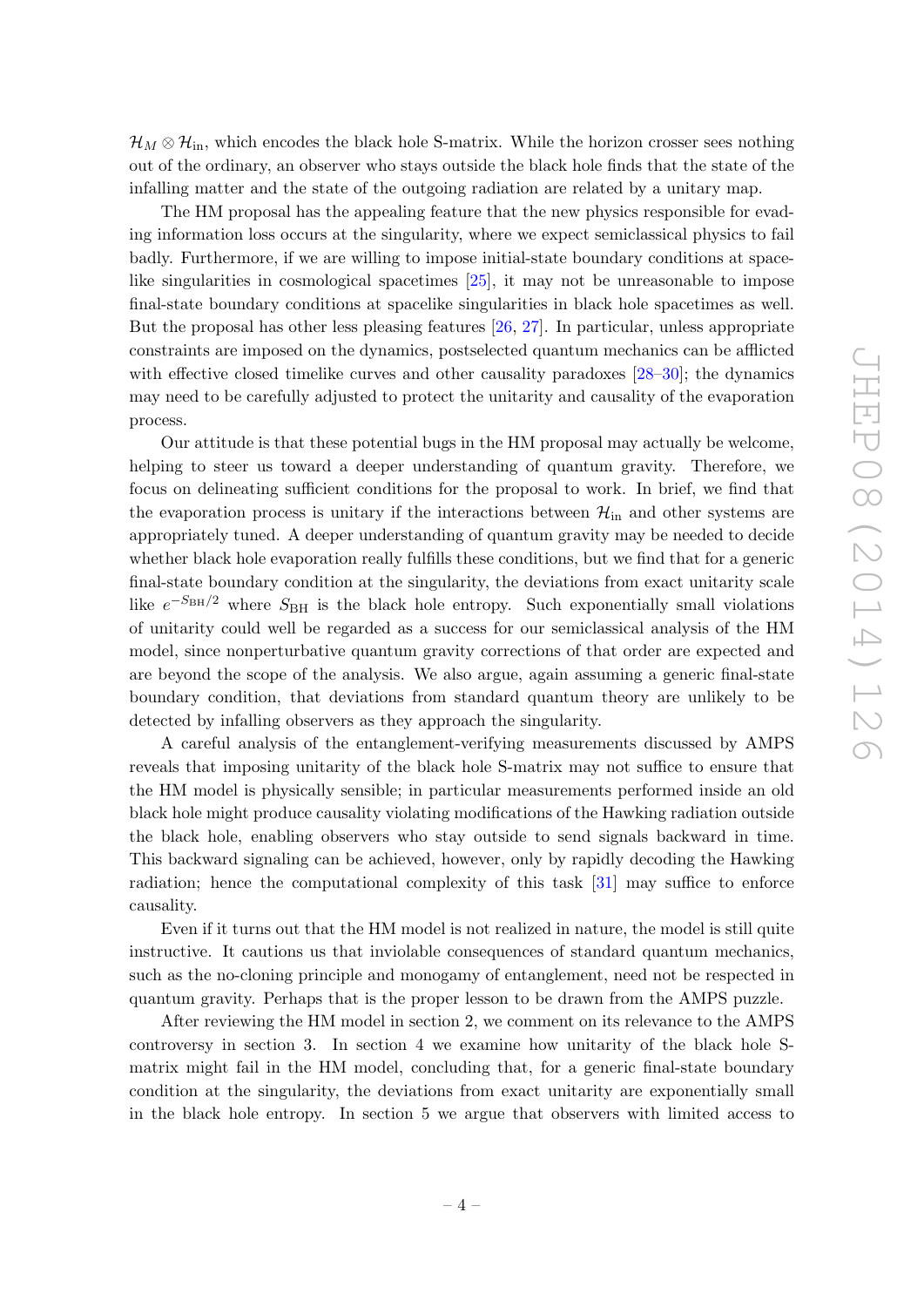

<span id="page-5-1"></span>**Figure 2.** Quantum teleportation. To convey a quantum state  $|\psi\rangle$  of system A to system C, first a maximally entangled state  $|\Phi(V)\rangle$  of BC is prepared, and then AB is projected to a maximally entangled state  $|\Phi(U^*)\rangle$ . To recover  $|\psi\rangle$ , a party at C applies the unitary transformation  $U^{\dagger}V^{\dagger}$ .

the infalling Hawking radiation need not detect any deviations from standard quantum mechanics. We examine measurements performed inside a black hole in section 6, discussing in particular whether such measurements can enable acausal signaling. Section 7 contains some concluding comments.

Connections between the AMPS puzzle and the HM model have also been discussed in [\[20,](#page-28-3) [32–](#page-28-14)[34\]](#page-28-15).

# <span id="page-5-0"></span>2 The Horowitz-Maldacena proposal

The HM proposal is based on quantum teleportation [\[35\]](#page-28-16), which is illustrated in figure [2.](#page-5-1) Any maximally entangled pure state of two d-dimensional systems  $A$  and  $B$  can be expressed as

$$
|\Phi(V)\rangle \equiv (I \otimes V)|\Phi\rangle = (V^T \otimes I)|\Phi\rangle.
$$
\n(2.1)

Here  $|\Phi\rangle = \frac{1}{\sqrt{2}}$  $\frac{1}{d} \sum_{i=1}^d |i\rangle_A \otimes |i\rangle_B$ , where  $\{|i\rangle_A\}$ ,  $\{|i\rangle_B\}$  denote orthonormal bases, V is a unitary  $d \times d$  matrix, and  $V^T$  is the transpose of V. To teleport the state  $|\psi\rangle$  from A to C, we first prepare the entangled state  $|\Phi(V)\rangle_{BC}$  of system BC, then perform an entangled measurement on AB. If the outcome of the measurement is  $|\Phi(U^*)\rangle$ , then up to normalization the state of C becomes

$$
\left(A_B \langle \Phi(U^*)|\Phi(V)\rangle_{BC}\right)|\psi\rangle_A = V_C \left(A_B \langle \Phi|\Phi\rangle_{BC}\right) U_A|\psi\rangle_A = \frac{1}{d} VU|\psi\rangle_C\,,\tag{2.2}
$$

where the factor  $1/d$  indicates that the measurement outcome  $|\Phi(U^*)\rangle$  occurs with probability  $1/d^2$ . Once known, this outcome can be transmitted to C by classical communication, and if the initial entangled state of BC is also known, then a party at C can apply  $U^{\dagger}V^{\dagger}$ to recover the state  $|\psi\rangle$  in system C. If either the initial state of BC or the projected state of  $AB$  were not maximally entangled, then either V or U would be non-unitary and hence unphysical; in that case the teleportation process would have imperfect fidelity.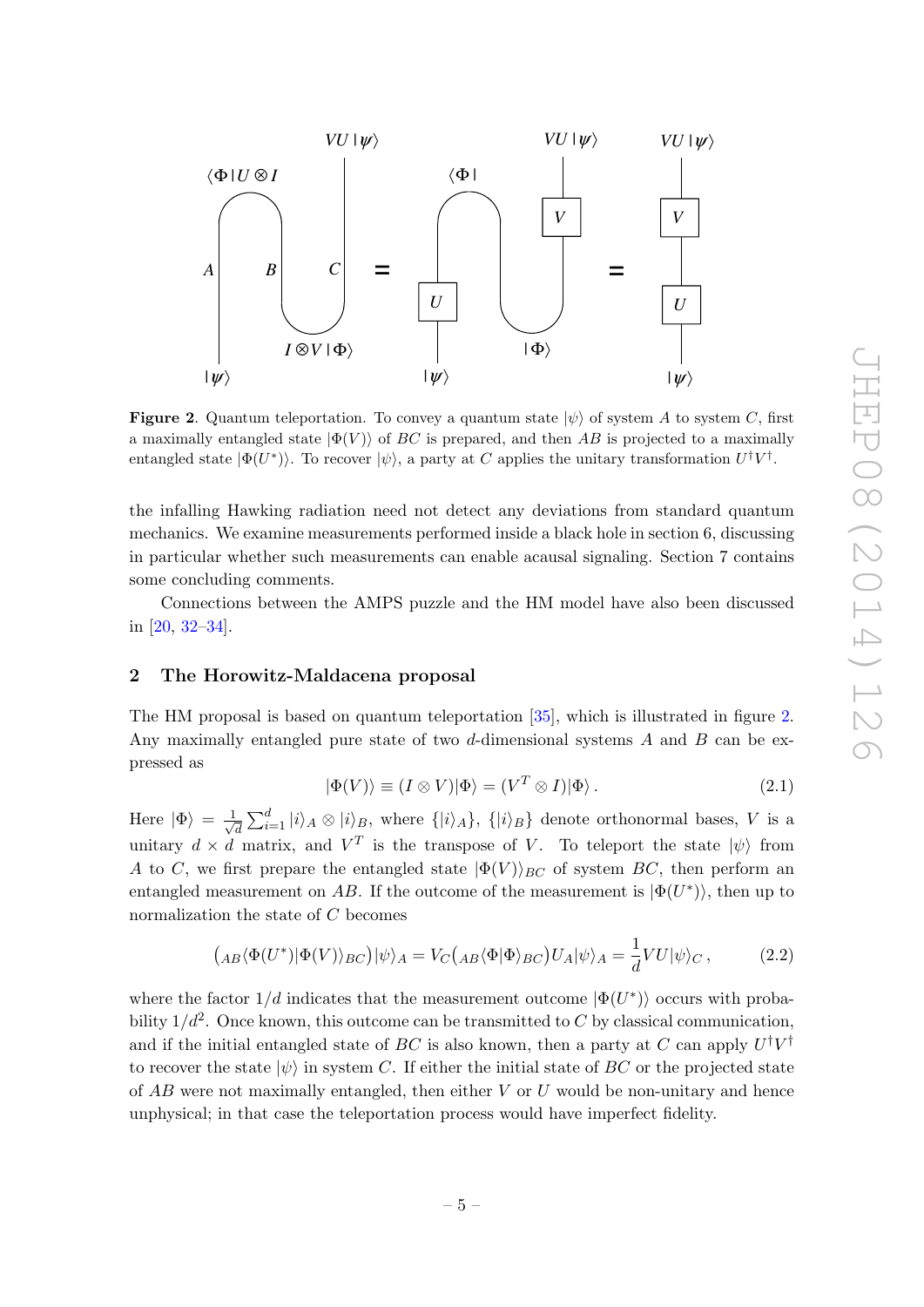

<span id="page-6-0"></span>Figure 3. The Horowitz-Maldacena model, in which quantum information carried by the collapsing matter system  $M$  is teleported out of a black hole. Outgoing Hawking radiation is maximally entangled with infalling radiation, and a final-state boundary condition projects  $M$  and the infalling radiation to a maximally entangled state which encodes the unitary S-matrix S.

In the HM proposal depicted in figure [3,](#page-6-0) quantum information is teleported from the collapsing matter system  $\mathcal{H}_M$ , the source for the black hole's classical geometry, to the outgoing Hawking radiation system  $\mathcal{H}_{\text{out}}$  that is emitted as the black hole evaporates. The dimension  $d$  is the number of distinguishable microstates for a black hole with specified total mass. Because the final-state boundary condition specifies that only one particular maximally entangled state is accepted at the singularity, there is no need for classical communication to convey the outcome of the entangled measurement.

The initial maximally entangled state used in the protocol is the Unruh state  $|\Phi\rangle_{in\mathcal{S}_{out}}$ , which looks like the vacuum state to a freely falling observer who crosses the horizon. Here  $\mathcal{H}_{\text{in}}$  is a system of infalling Hawking quanta behind the horizon. We use a microcanonical description, summing over all microstates with approximately the same energy, so that this state is maximally entangled rather than thermal. (The microcanonical ensemble is appropriate if we wish to consider the formation and evaporation of a black hole with sharply defined energy; of course, an observer with access to a small subsystem of  $\mathcal{H}_{\text{out}}$  will see a thermal state.) By a suitable basis choice, we set the unitary matrix specifying this maximally entangled state to the identity.

Loosely speaking, the basis state  $|i\rangle$ <sub>in</sub> of  $\mathcal{H}_{\text{in}}$  is the negative energy Hawking state behind the horizon paired with the positive energy Hawking state  $|i\rangle$ <sub>out</sub> outside the black hole. "Negative energy" is really a misnomer, because the timelike Killing vector of the exterior geometry becomes spacelike behind the horizon; hence "energy" inside the black hole is really momentum. In any case this description of the Unruh state is not precise because the evaporating black hole is not static and has no Killing vector. We take it for granted, though, that the notion of a maximally entangled state of  $\mathcal{H}_{in} \otimes \mathcal{H}_{out}$  can be made precise.

If the entangled state of  $\mathcal{H}_M \otimes \mathcal{H}_{\text{in}}$  specified by the final-state boundary condition is  $|\Phi(S^*)\rangle_{M\otimes\mathbf{in}}$ , where S is unitary, then the infalling matter state and the outgoing radia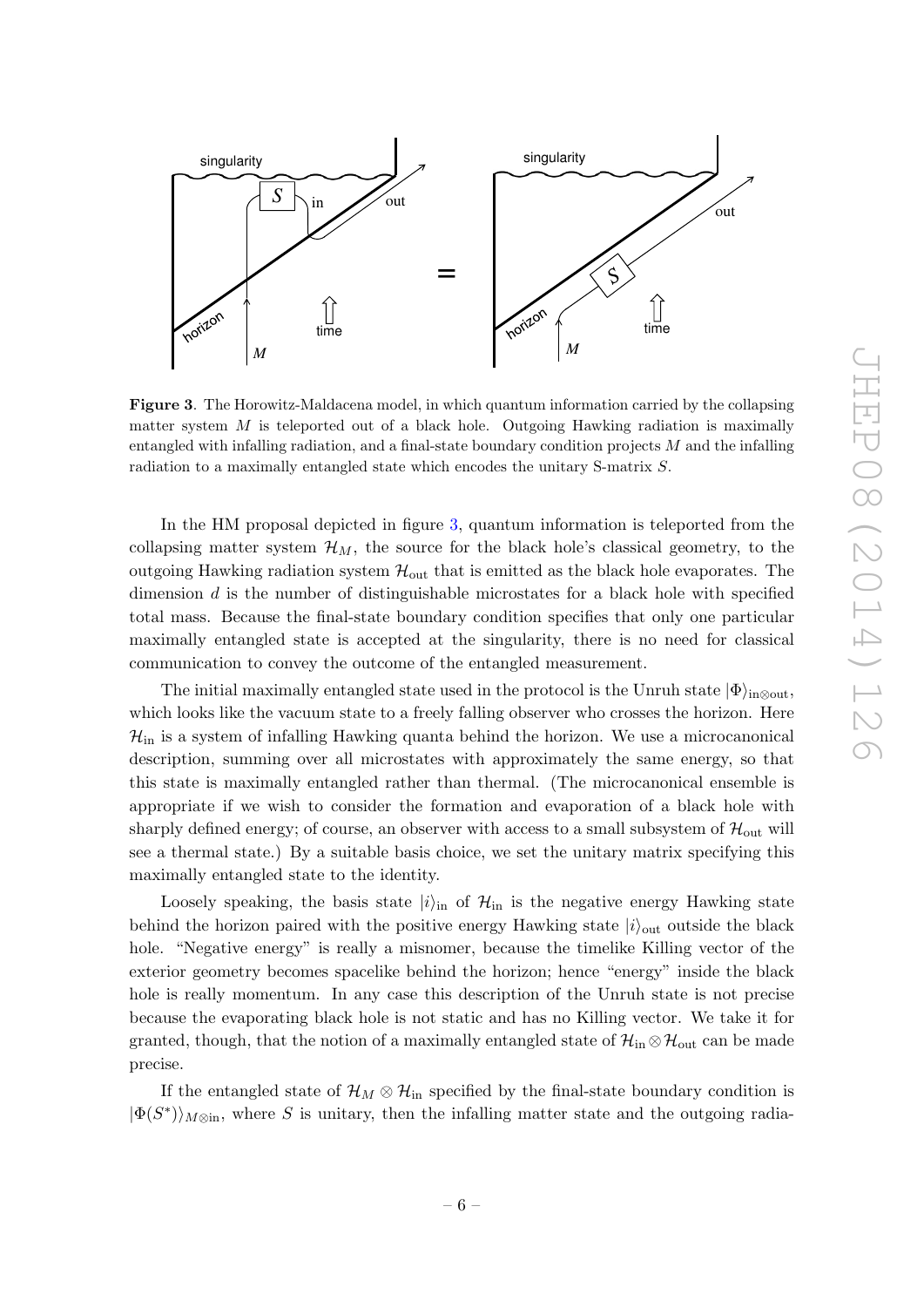tion state are related by  $|\varphi\rangle_{\text{out}} = S|\psi\rangle_M$ ; thus S is the black hole S-matrix, presumed to be a highly nonlocal scrambling unitary transformation.  $S$  is required to rigorously satisfy conservation of energy and other exact gauge charges, but it need not respect global symmetries, which are expected to be broken in quantum gravity.

Though analytically extended non-Schwarzschild black hole geometries can have timelike rather than spacelike singularities, the interior geometries of these solutions are unstable [\[36\]](#page-28-17), and we assume the singularity is always spacelike and unavoidable in realistic collapse scenarios. Because the final-state boundary condition accepts any quantum state of the infalling matter system, observers approaching the singularity, particularly those with access to only a local subsystem, need not experience a reversal in the arrow of time or any departure from the usual laws of quantum mechanics. We will discuss this point further in section [5.](#page-13-0)

# <span id="page-7-0"></span>3 Features of the model

As figure [3](#page-6-0) indicates, the HM model supports a characteristic flow of information in spacetime, which ensures the unitarity of the black hole evaporation process. Information initially encoded in the collapsing matter flows forward in time from past infinity to the spacelike singularity, then backward in time from the singularity to the horizon, and finally forward in time from the horizon to future infinity. Despite the apparently acausal propagation backward in time, there is an equivalent description of the same process with a conventional causal ordering; the information flow can be "pulled tight" to "straighten out" the bends in the flow. This alternative description can be strictly justified only if the infalling radiation system  $\mathcal{H}_{\text{in}}$  is perfectly isolated from  $\mathcal{H}_{\text{out}}$  and  $\mathcal{H}_{M}$ , which may not be precisely true; therefore in section  $4$  we will revisit the sufficient conditions for unitarity in a more general setting. But for now we will assume that the information flow admits a consistent causal ordering, and consider some of the consequences.

#### <span id="page-7-1"></span>3.1 Relaxing the no-cloning principle: black hole complementarity

Once straightened, the overall process clearly preserves quantum information, with the unitary matrix  $S$  appearing in the final-state boundary condition playing the roll of the S-matrix relating the asymptotic incoming and outgoing states. But at intermediate times anomalous phenomena can occur, which would be disallowed in standard unitary quantum mechanics. For example, as figure [3](#page-6-0) illustrates, cloning of quantum states can occur in postselected quantum mechanics. The quantum information encoded in  $\mathcal{H}_M$  is also available, albeit in a highly scrambled form, in  $\mathcal{H}_{\text{out}}$  on the same spacelike slice. From the perspective of the causally ordered straightened process, the cloned state in the outgoing radiation is merely the same as the state of the infalling matter, except viewed at a later "time" and in a different basis.

Thus black hole complementarity is realized in the HM model in the sense that observables inside and outside the horizon acting on the same spacelike slice do not commute. From the perspective of the causally ordered information flow, this failure of commuta-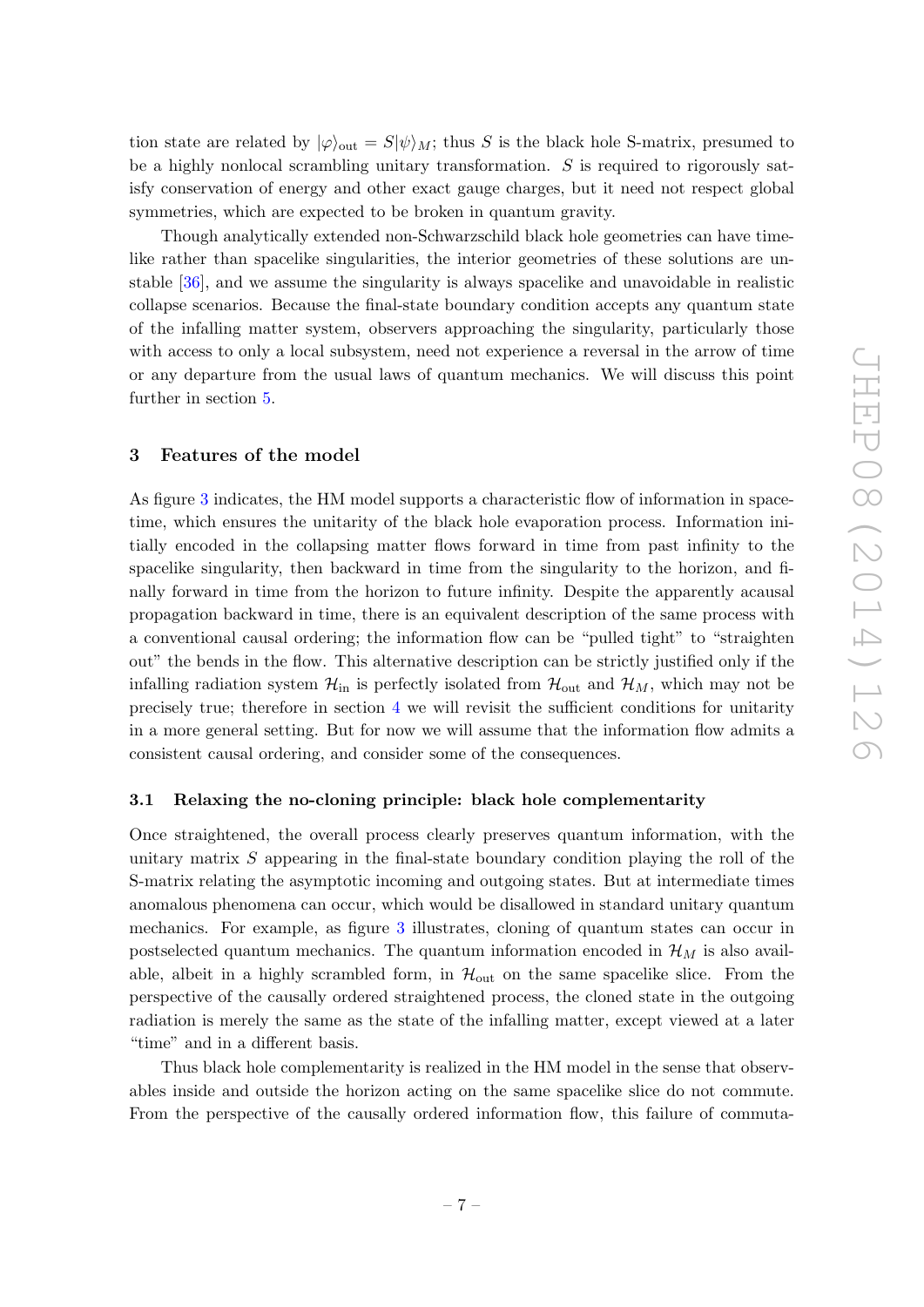

<span id="page-8-1"></span>Figure 4. Information flow for a black hole that maintains its mass by accreting a steady stream of infalling matter.

tivity is expected, because the outside observables act on the same system as the inside observables, but at a later "time".

We may also consider a process in which we continually feed a black hole with additional matter to maintain its mass for a long time compared to its natural evaporation time, before finally allowing the evaporation to proceed to completion. In that case the S-matrix  $S$ , rather than being an arbitrary unitary transformation mapping the infalling matter to the outgoing radiation, must have a special structure enforced by the requirement that the entropy of the radiation should never exceed the Bekenstein-Hawking entropy of the black hole, if the overall state is pure. The information processing can be described by a quantum circuit whose bounded width is determined by the black hole entropy as in figure [4,](#page-8-1) and in particular the final-state boundary condition will respect the requirement that information cannot escape from the evaporating black hole before it falls in. If this circuit scrambles rapidly [\[37\]](#page-29-0), then the "information mirror" phenomenon [\[16\]](#page-27-15) will occur, in which, for a black hole highly entangled with its surroundings, information absorbed by the black hole returns in the emitted radiation after a Schwarzschild time  $O(m \log m)$ , where  $m$  is the black hole mass. We note that if additional mass is thrown into the black hole after it initially forms, to avoid firewalls we require a smooth Unruh vacuum at the apparent horizon, not at the global horizon whose position depends on the future history of the hole.

# <span id="page-8-0"></span>3.2 Relaxing entanglement monogamy: easing the AMPS puzzle

Now, following AMPS [\[8,](#page-27-7) [17\]](#page-28-0), we consider the case of an "old" black hole which has already emitted more than half of its initial entropy, so that its microscopic degrees of freedom have become maximally entangled with its previously emitted radiation  $[9, 10]$  $[9, 10]$  $[9, 10]$ . As depicted in figure [5,](#page-9-1) let B denote some Hawking quanta which have been recently emitted by this old black hole. If the horizon looks smooth to infalling observers, then  $B$  should be maximally entangled with system A behind the horizon, the Unruh partners of the B quanta. On the other hand, unitarity of the evaporation process requires  $B$  to be maximally entangled with a subsystem  $R$  of the previously emitted radiation. In standard quantum mechanics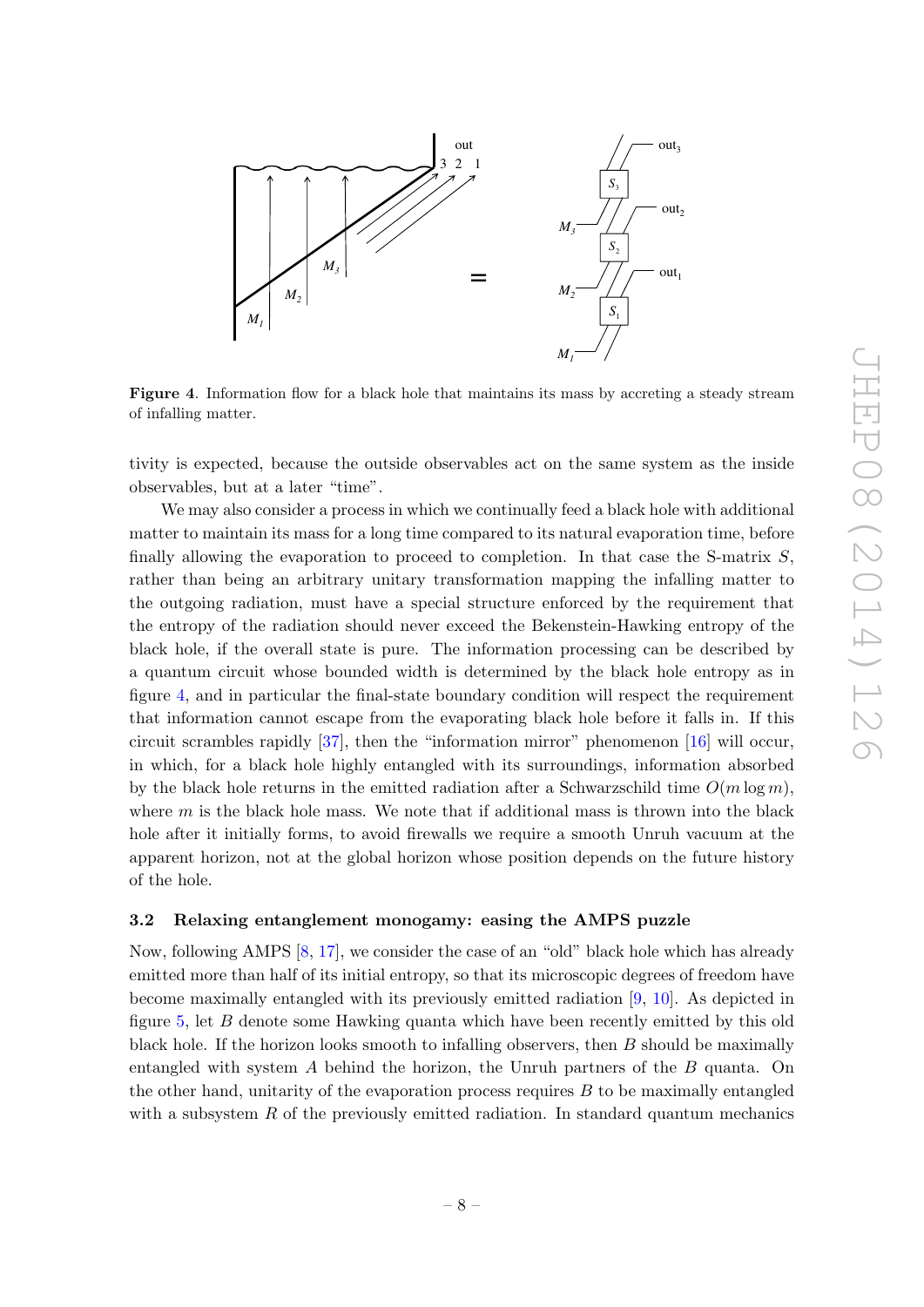

<span id="page-9-1"></span>**Figure 5.** (a) An old black hole is maximally entangled with system  $R$  in the previously emitted Hawking radiation. After the black hole emits the Hawking quanta  $B, R$  is entangled with  $B$  and no longer entangled with the black hole. (b) Entanglement transfer in the HM model. AB and HR are maximally entangled Unruh vacuum states. The final-state projection of  $HA$  onto a maximally entangled state creates maximal entanglement of BR via entanglement swapping.

entanglement is monogamous — B cannot be entangled with each of the two systems  $A$ and R. To relieve this tension AMPS proposed that B is entangled with R but not  $A$ ; hence the infalling observer encounters a firewall at the horizon.

In the HM model, however, smoothness of the horizon can be reconciled with unitar-ity, as shown in figure [5.](#page-9-1) We note by  $H$  the Unruh partner of  $R$  inside the black hole; hence both AB and of HR are maximally entangled Unruh vacuum states. Now, for a particular fixed state of the infalling matter system  $M$ , the final-state boundary condition at the singularity projects the infalling radiation onto the corresponding state. If we suppose that the boundary condition projects  $HA$  onto a maximally entangled state, then the resulting postselected state of  $BR$  is maximally entangled as well. This phenomenon is called entanglement swapping [\[38,](#page-29-1) [39\]](#page-29-2). In standard entanglement swapping, an entangled measurement is performed on  $HA$ , and the outcome of this measurement must be communicated to  $BR$  to complete the swapping protocol. No such communication is necessary in the HM model, because the boundary condition dictates that only one possible outcome can occur. In principle an observer outside the black hole could successfully verify the BR entanglement, while an infalling observer could pass safely through the horizon, verifying the AB entanglement.

This picture is oversimplified. For one thing, we have ignored the computational complexity of extracting R from the Hawking radiation  $[31]$ , which must be achieved in order to verify the BR entanglement. Furthermore, measurements in postselected quantum mechanics raise some daunting conceptual puzzles. We will return to these issues in section [6.](#page-14-0)

# <span id="page-9-0"></span>4 Conditions for unitarity

The discussion in section [3](#page-7-0) was premised on the assumption that the postselected information flow in spacetime has a consistent causal ordering, ensuring the unitarity of the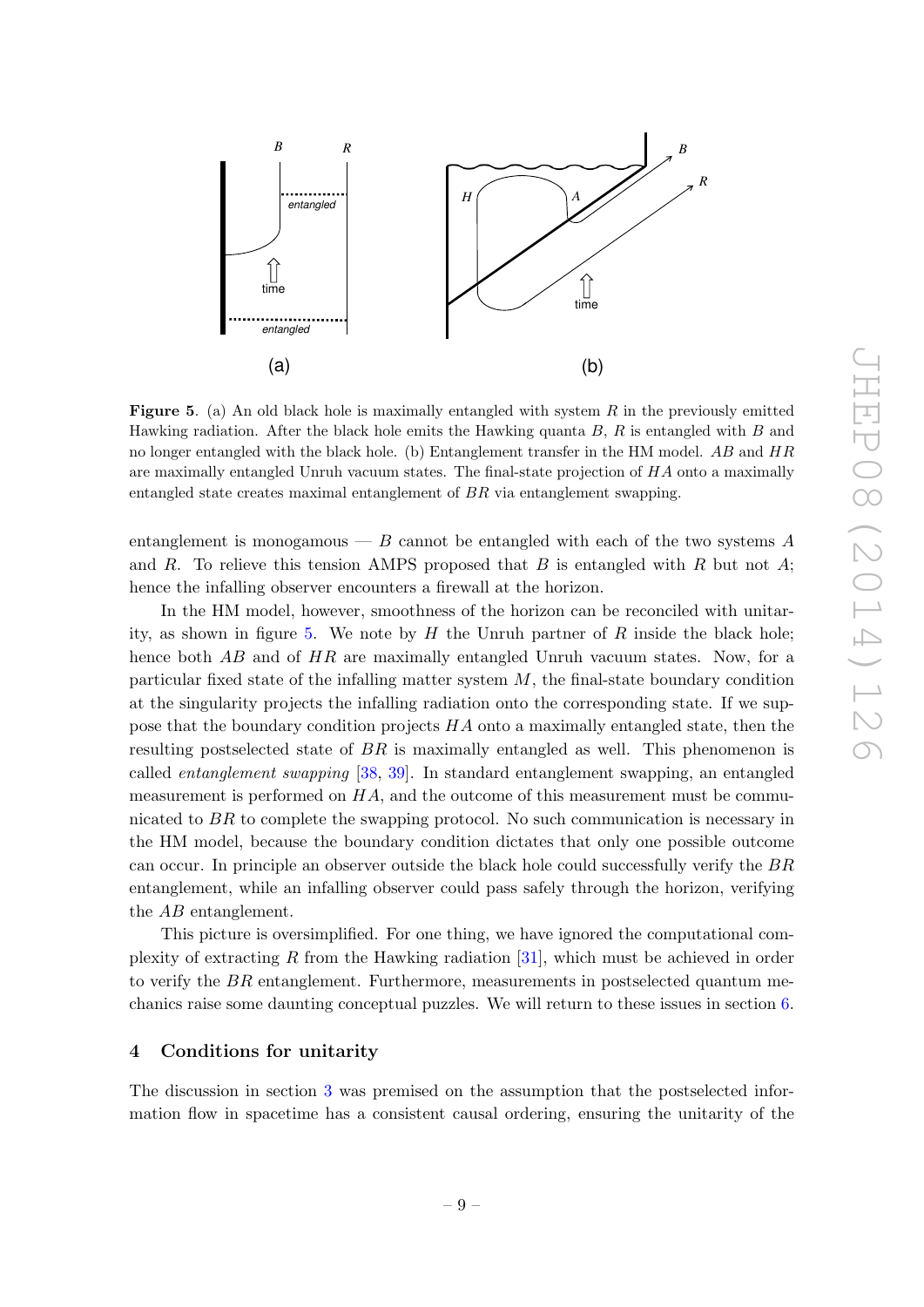evaporation process. In general, though, interactions among the systems  $\mathcal{H}_M$ ,  $\mathcal{H}_{\text{in}}$  and  $\mathcal{H}_{\text{out}}$  might disrupt this ordering; will the black hole S-matrix still be unitary in that case?

#### <span id="page-10-0"></span>4.1 Entanglement across the horizon

One important criterion for unitarity concerns the entangled state of  $\mathcal{H}_{in} \otimes \mathcal{H}_{out}$  which is used as a resource in postselected teleportation.

Assuming  $|\mathcal{H}_{in}| = |\mathcal{H}_{out}| = d$  (where  $|\mathcal{H}|$  denotes the dimension of H) we say that an entangled state of  $\mathcal{H}_{in} \otimes \mathcal{H}_{out}$  is "full rank" if the marginal density operator on  $\mathcal{H}_{in}$  (and hence also  $\mathcal{H}_{\text{out}}$ ) has d nonzero (possibly degenerate) eigenvalues. Any full-rank bipartite entangled state can be expressed as  $(U \otimes I)|\Phi\rangle$ , where  $|\Phi\rangle$  is a canonical maximally entangled state, and U is invertible (though not necessarily unitary).

If the initial state used in postselected teleportation is the full-rank entangled state  $|\Psi\rangle_{\text{in}\otimes\text{out}} = (I\otimes U)|\Phi\rangle_{\text{in}\otimes\text{out}}$ , and the final-state boundary condition projects onto  $M\otimes\text{in}\langle\Theta|$  $M \otimes_{\mathcal{M}} \Phi | (U^{-1}S \otimes I)$ , where S is unitary, then the black hole S-matrix will be S. Neither the initial state nor the postselected state is maximally entangled, but the non-maximal entanglement of the  $\langle \Theta |$  compensates perfectly for the non-maximally entanglement of  $|\Psi \rangle$ , resulting in overall unitarity. We see that the state at the apparent horizon need not be maximally entangled to ensure the unitarity of postselected teleportation, as long as the final-state condition is adjusted appropriately.

However, as we will discuss in section [4.2](#page-11-0) below, it seems natural to conjecture that the postselected state is in some sense generic, which means that  $_{M\otimes\text{in}}\langle\Theta|$  is likely to be very close to maximally entangled. In that case, unitarity demands that  $|\Psi\rangle_{in\fty}$  be very nearly maximally entangled as well.

We have another reason to demand a high degree of entanglement for the state  $|\Psi\rangle_{\text{in}\otimes\text{out}}$ : a freely falling observer crossing the apparent horizon should see a smooth vacuum state rather than a seething firewall. Smoothness at the horizon requires the state to closely resemble the Unruh state, in which a mode localized outside the horizon which has sharply defined frequency with respect to Schwarzschild time is entangled with its Unruh partner behind the horizon, such that the reduced density operator of either mode is thermal when its partner is traced out. If the state that collapses to form a black hole has nearly definite energy, then we presume that the reduced density operator on  $\mathcal{H}_{\text{out}}$  for the global state of this Unruh vacuum is nearly maximally mixed  $-$  it is essentially the microcanonical ensemble in a narrow energy band, whose purification is a nearly maximally entangled state on  $\mathcal{H}_{\text{in}} \otimes \mathcal{H}_{\text{out}}$ . Actually, the compatibility of the mode-by-mode thermal entanglement (required for smoothness of the horizon) with the near maximal entanglement of the global state (required for unitarity) is a delicate quantitative issue which we find hard to resolve decisively; related issues were discussed in [\[40\]](#page-29-3). For most of the rest of our discussion, we will just assume that the initial state of  $\mathcal{H}_{\text{in}} \otimes \mathcal{H}_{\text{out}}$  is maximally entangled, though in section [6](#page-14-0) we will revisit how this entanglement is affected by horizon-crossing agents who interact with both  $\mathcal{H}_{\text{out}}$  and  $\mathcal{H}_{\text{in}}$ .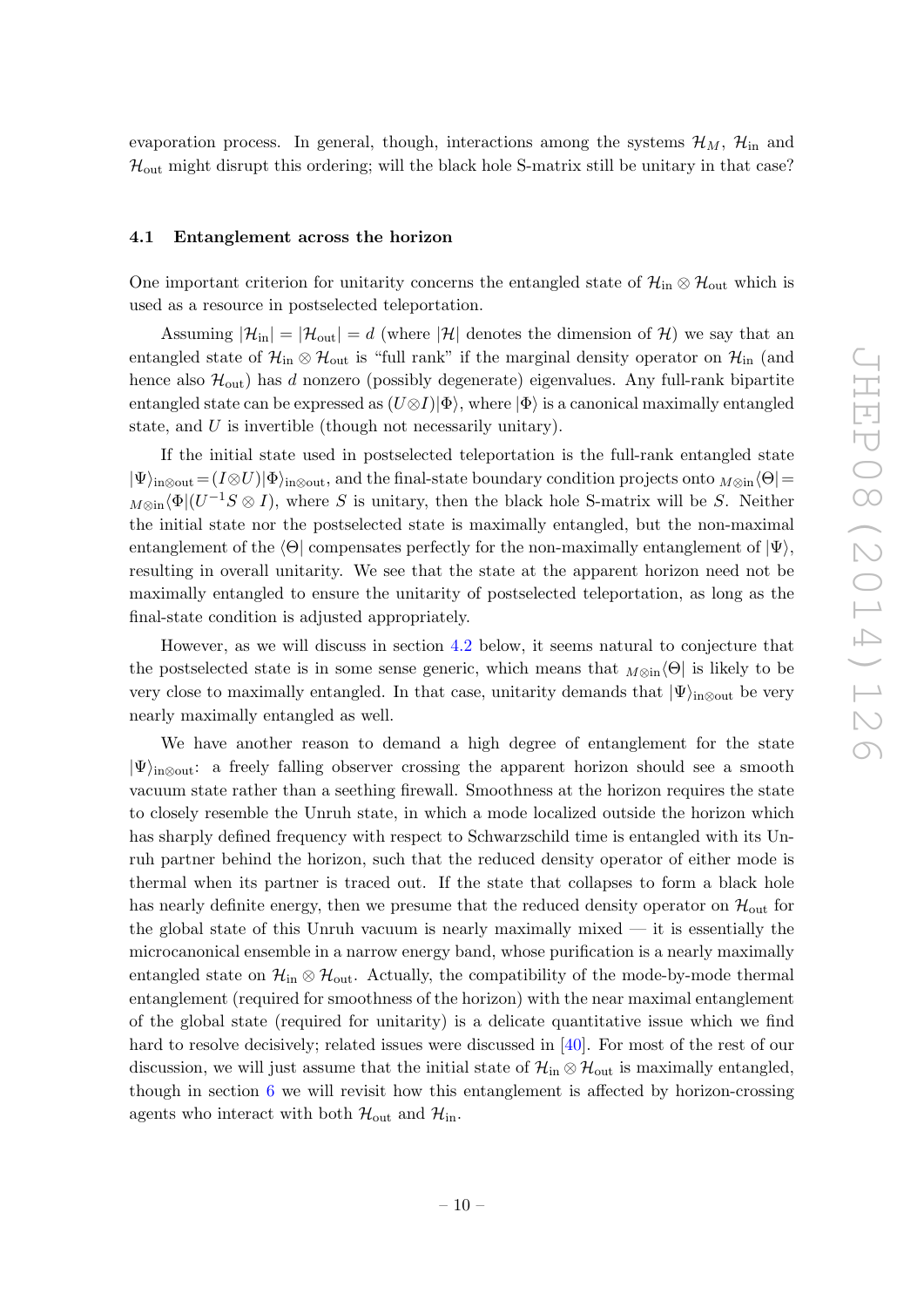

<span id="page-11-1"></span>Figure 6. Entangling interactions between the infalling radiation and the collapsing matter (a), or between the infalling radiation and the outgoing radiation (b), may compromise the fidelity of postselected teleportation.

#### <span id="page-11-0"></span>4.2 A generic final state

Unitarity may fail due to interactions between  $\mathcal{H}_{in}$  and the other systems. In the teleportation circuit, quantum information effectively flows backward in time in  $\mathcal{H}_{\text{in}}$ , and interactions of such chronology violating systems with chronology respecting systems can be dangerous, inducing closed timelike curves, and hence failure of unitarity [\[29,](#page-28-18) [30\]](#page-28-12). Put more prosaically, entangling interactions behind the horizon between  $\mathcal{H}_{\text{in}}$  and  $\mathcal{H}_{M}$ , as in figure [6\(](#page-11-1)a), compromise the fidelity of teleportation, because in effect  $\mathcal{H}_M \otimes \mathcal{H}_{\text{in}}$  will not be projected onto a maximally entangled state. Likewise, entangling interactions between  $\mathcal{H}_{\text{in}}$  and  $\mathcal{H}_{\text{out}}$ , as in figure [6\(](#page-11-1)b), also cause trouble because in effect the state of  $\mathcal{H}_{\text{in}} \otimes \mathcal{H}_{\text{out}}$ used in the teleportation protocol will not be maximally entangled.

Let's assume that the state of  $\mathcal{H}_{in} \otimes \mathcal{H}_{out}$  is exactly maximally entangled, and consider the consequences of entangling interactions between  $\mathcal{H}_{\text{in}}$  and  $\mathcal{H}_{M}$  behind the horizon, as in figure  $6(a)$  $6(a)$ . Intriguingly, if the final-state projection is chosen generically, or equivalently if the unitary transformation U in figure [6\(](#page-11-1)a) acting on  $\mathcal{H}_M \otimes \mathcal{H}_{\text{in}}$  is sampled uniformly with respect to the invariant Haar measure, then the evaporation process is very, very nearly, though not quite exactly, unitary.

A black hole with mass m has entropy  $O(m^2)$  and evaporation time  $O(m^3)$ . The vast majority of ways of making a black hole look like the time-reversed evaporation process and require a time  $O(m^3)$ . Black holes created rapidly, in time  $O(m)$ , have entropy  $O(m^{3/2})$ , and hence have many fewer possible microstates than generic black holes. Analysis of the creation and evaporation of a generic black hole may be subtle, because substantial evaporation occurs while the black hole is still being assembled. Let's focus instead on the case where the black hole forms rapidly. We divide the Hilbert space of the infalling matter into two subsystems,  $\mathcal{H}_M = \mathcal{H}_{M_1} \otimes \mathcal{H}_{M_2}$ , where the states in  $\mathcal{H}_{M_1}$  collapse rapidly; hence  $|\mathcal{H}_{M_1}|/|\mathcal{H}_M| = \exp(-O(m^2)) \ll 1$ , where  $|\mathcal{H}|$  denotes the dimension of the Hilbert space H.

For the purpose of analyzing whether quantum information initially carried by the rapidly collapsing matter system  $\mathcal{H}_{M_1}$  can be decoded from the outgoing Hawking radiation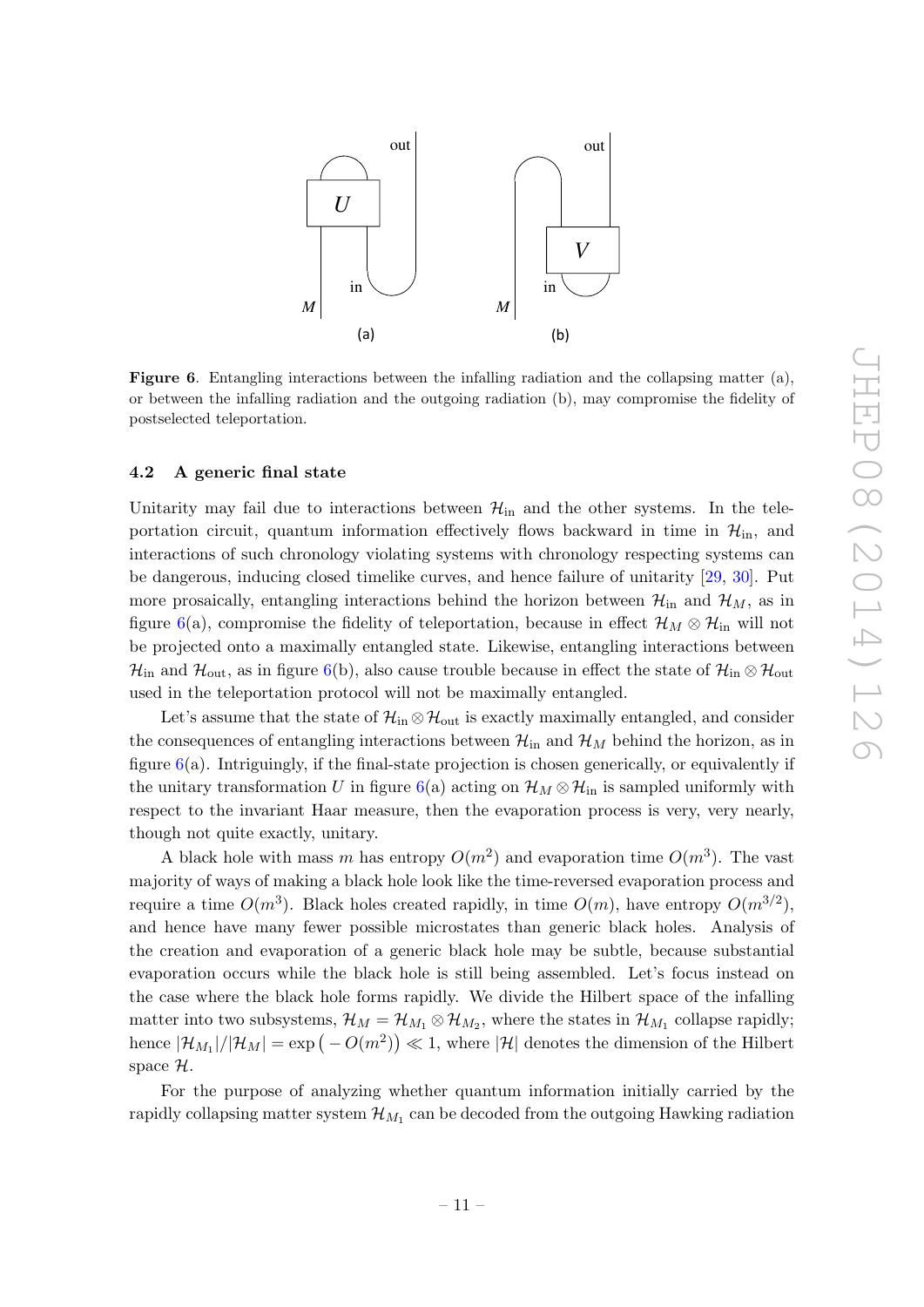

<span id="page-12-0"></span>**Figure 7.** The HM model for a generic final-state boundary condition. Subsystem  $M_1$  of the collapsing matter system M is maximally entangled with a reference system  $N_1$ , and  $\mathcal{H}_M \otimes \mathcal{H}_{\text{in}}$  is projected onto a Haar-random state determined by the unitary transformation  $U$ . In the resulting postselected state,  $N_1$  is very nearly maximally entangled with a subsystem of the outgoing Hawking radiation.

 $\mathcal{H}_{\text{out}}$ , it is convenient to ask what happens when  $M_1$  is maximally entangled with a reference system  $N_1$  as shown in figure [7.](#page-12-0) We assume that subsystem  $M_2$  starts out in a fixed state, e.g., its vacuum state. After the final-state projection, a random pure state  $|\Psi(U)\rangle_{N_1\otimes \text{out}}$ on  $\mathcal{H}_{N_1} \otimes \mathcal{H}_{\text{out}}$  is obtained, which depends on the unitary transformation U that defines the postselected state of  $\mathcal{H}_M \otimes \mathcal{H}_{\text{in}}$ . Tracing out the radiation system we obtain a mixed marginal state  $\rho_{N_1}(U)$  on  $N_1$ , and by averaging over U we find [\[41\]](#page-29-4)

$$
\int dU \|\rho_{N_1}(U) - \rho_{N_1}^{\max}\|_1 \le \sqrt{\frac{|\mathcal{H}_{M_1}|}{|\mathcal{H}_{\text{in}}|}} \approx \exp\left(-S_{\text{BH}}/2 + O(m^{3/2})\right); \tag{4.1}
$$

here  $\|\cdot\|_1$  denotes the  $L^1$ -norm,  $dU$  is the normalized Haar measure on the unitary group,  $\rho_{N_1}^{\max}$  is the maximally mixed state on  $N_1$ , and  $S_{\text{BH}} = \ln |\mathcal{H}_{\text{in}}|$  is the black hole entropy. Thus the typical state on  $N_1$  is extremely close to maximally mixed.

Since the overall state of  $\mathcal{H}_{N_1} \otimes \mathcal{H}_{\text{out}}$  is pure, that  $\rho_{N_1}$  is almost maximally mixed means that the reference system  $N_1$  is almost maximally entangled with a subsystem of the outgoing Hawking radiation, and correspondingly that a unitary decoding map acting on  $\mathcal{H}_{\text{out}}$  can isolate this subsystem which almost purifies  $\rho_{N_1}$ . It follows that for a Haartypical final-state projection, an arbitrary initial state of  $M_1$  can be decoded in the outgoing Hawking radiation with a fidelity deviating from one by just  $\exp(-O(m^2))$ . A similar conclusion would still apply if the unitary  $U$  were sampled from a unitary 2-design rather than the Haar measure, a sampling task which (unlike sampling from Haar measure) can be achieved exactly by a relatively small quantum circuit with size  $O(m^4)$ , or approximately with error  $\epsilon$  by circuits with depth  $O(\log m \log(1/\epsilon))$  [\[42\]](#page-29-5).

Nearly perfect unitarity is gratifying, but exact unitarity is what we yearn for. To ensure exact unitarity, we must restrict the form of the initial and final entangled states in the HM model, as well as the interactions of  $\mathcal{H}_{\text{in}}$  with infalling matter behind the horizon. This necessary fine-tuning in the model has been criticized [\[26,](#page-28-9) [27\]](#page-28-10), but one might instead regard it as a tantalizing hint about quantum gravitational dynamics. Surely, that generic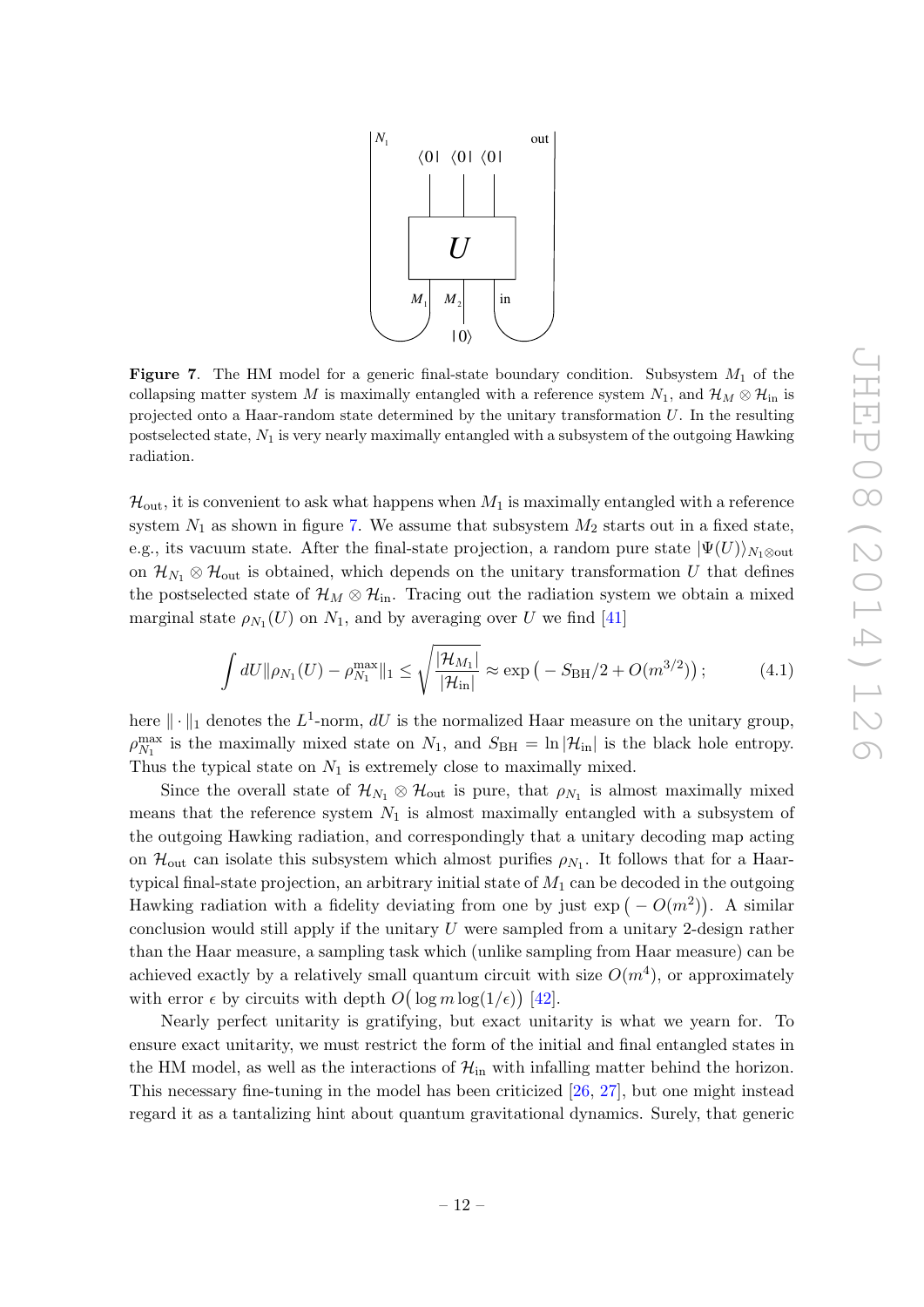

<span id="page-13-1"></span>**Figure 8.** The collapsing matter subsystem  $M_1$  is maximally entangled with a subsystem of the infalling radiation system  $\mathcal{H}_{\text{in}}$ , specified by the scrambling unitary transformation S. If the subsystem  $\mathcal{H}_{\text{in2}}$  of  $\mathcal{H}_{\text{in}}$  is discarded, then the complementary subsystem  $\mathcal{H}_{\text{in1}}$  becomes nearly uncorrelated with  $M_1$ , if  $\mathcal{H}_{\text{in2}}$  is larger than half the size of  $\mathcal{H}_{M_1} \otimes \mathcal{H}_{\text{in}}$ .

final-state projections come so close to achieving unitarity enhances the plausibility of the dynamical constraints we demand. Violations of unitarity scaling like  $e^{-S_{\text{BH}}/2}$  could well be artifacts of the semiclassical framework used in the formulation of the HM model, as nonperturbative quantum gravitational corrections of that order are expected. Furthermore, information loss at such a tiny scale would be exceedingly difficult to detect "in practice", even if we disregard the complexity of decoding the highly scrambled Hawking radiation [\[31\]](#page-28-13). Indeed, the deviation from exact unitarity might be undetectable even in principle until the very last stage of the black hole evaporation process, when semiclassical methods no longer apply. Since assuming a generic final-state boundary condition is just a rather crude guess, finding such an excellent approximation to exact unitarity might be regarded as a success rather than a failure of the HM model.

#### <span id="page-13-0"></span>5 Detecting postselection when approaching the singularity

Up until now we have focused on the unitarity of the black hole S-matrix relating the asymptotic infalling matter and the asymptotic outgoing radiation. Even if this S-matrix is exactly unitary, though, infalling observers inside the black hole might still experience departures from conventional quantum theory in the HM model, arising from entangling interactions between  $\mathcal{H}_M$  and  $\mathcal{H}_{\text{in}}$ . What do infalling observers see?

Entangling interactions of  $\mathcal{H}_M$  and  $\mathcal{H}_{\text{in}}$  could be induced by the Hamiltonian dynamics as the matter falls from the horizon to the singularity. If so, these interactions must be suitably augmented or reversed by the final-state projection in order to ensure unitarity of the black hole S-matrix. The resulting information flow behind the horizon does not have a well defined causal order, or in other words if we try to define a causal order we find that the quantum information encoded in the time-reversed infalling radiation could in principle interact with its earlier self encoded in the collapsing matter.

On the other hand, because the final-state projection throughly scrambles the quantum information encoded in the collapsing matter, the weird consequences of such closed timelike curves behind the horizon may be undetectable by infalling observers with access to only a portion of the  $\mathcal{H}_{\text{in}}$  Hilbert space. To clarify this claim, consider figure [8,](#page-13-1) which depicts the time-reversed evolution from the singularity into the black hole interior. Here  $M_1$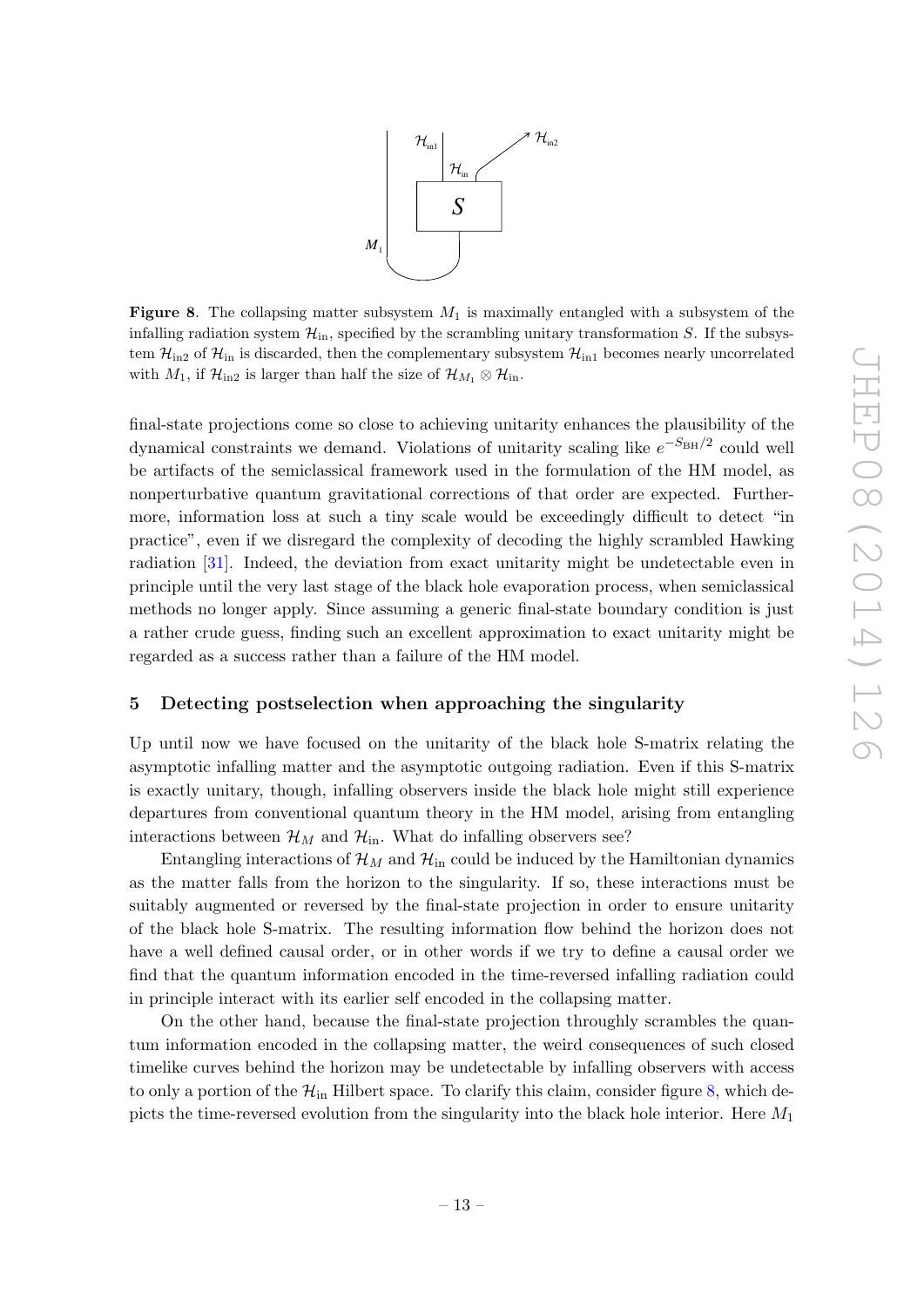is a subsystem of the collapsing matter, which is maximally entangled with a subsystem, determined by the scrambling unitary S, of the infalling radiation system  $\mathcal{H}_{\text{in}}$ . Suppose we discard the subsystem  $\mathcal{H}_{\text{in2}}$  of  $\mathcal{H}_{\text{in}}$ , presumed inaccessible to our infalling observer, and retain the complementary subsystem  $\mathcal{H}_{\text{in1}}$ , which the observer might be able to access. Averaging S over the normalized invariant Haar measure on the unitary group, and assuming that the overall state of  $\mathcal{H}_{M_1} \otimes \mathcal{H}_{\text{in}}$  is pure, we find that the density operator  $\rho_{M_1,\text{in1}}$  obeys the inequality [\[41\]](#page-29-4)

$$
\int dS \|\rho_{M_1,\text{in1}}(S) - \rho_{M_1}(S) \otimes \rho_{\text{in1}}^{\text{max}} \|_1 \le \sqrt{\frac{|\mathcal{H}_{M_1}| \cdot |\mathcal{H}_{\text{in1}}|}{|\mathcal{H}_{\text{in2}}|}}, \tag{5.1}
$$

where  $\rho_{\text{in1}}^{\text{max}}$  denotes the maximally entangled state of  $\mathcal{H}_{\text{in1}}$ . The conclusion is that, for generic S, if the discarded system  $\mathcal{H}_{\text{in2}}$  is larger than half the full system  $\mathcal{H}_{M_1} \otimes \mathcal{H}_{\text{in}}$ , then  $M_1$  is hardly entangled with  $\mathcal{H}_{\text{in1}}$  at all; instead it is nearly maximally entangled with  $\mathcal{H}_{\text{in2}}$ . Specifically, if  $\log_2|M_1| = k$ ,  $\log_2|\mathcal{H}_{\text{in}}| = n$ , and  $\log_2|\mathcal{H}_{\text{in}}| = \frac{1}{2}$  $\frac{1}{2}(n-k)-r$ , we find that the state of  $M_{1, \text{in1}}$  deviates in the  $L^1$ -norm from an uncorrelated product state by at most  $2^{-r}$ . As in section [4.2,](#page-11-0) we obtain the same result by averaging over a unitary 2-design rather than Haar measure.

Translated into the language of the HM model, this statement means that when quantum information encoded in a small subsystem of the collapsing matter Hilbert space is "reflected" at the singularity by a generic final-state boundary condition, the reflected information escapes the notice of an observer with access to much less than half of the infalling radiation. An infalling observer who crosses the event horizon of a black hole with mass m meets the singularity in proper time  $O(m)$ , and hence has very limited time to perform complex decoding operations on the infalling radiation. This observer may suffer horribly when subjected to the highly nonlocal scrambling transformation  $S$  at the singularity, but she might not have time to discern any other troubling violations of the rules of standard quantum mechanics.

#### <span id="page-14-0"></span>6 Measurements inside black holes

So far we have argued that the HM model yields unitary (or very nearly unitary) black hole dynamics under generic conditions. But the AMPS puzzle concerns infalling observers who perform highly nongeneric measurements. To address more fully how the AMPS puzzle is resolved by the HM model, we must examine more deeply how the final-state boundary condition affects measurements performed inside a black hole, or measurements which straddle the black hole horizon.

In standard measurement theory, we usually suppose that the measured system interacts unitarily with a suitable "meter" and that subsequent interactions of the meter with its environment cause the measurement alternatives to decohere in a particular basis. The meter provides a record which can be consulted later on to verify the outcome of the measurement.

In the HM model we can imagine a meter (which can be regarded as a late-arriving component of the infalling matter system  $\mathcal{H}_M$ ), which falls into the black hole and interacts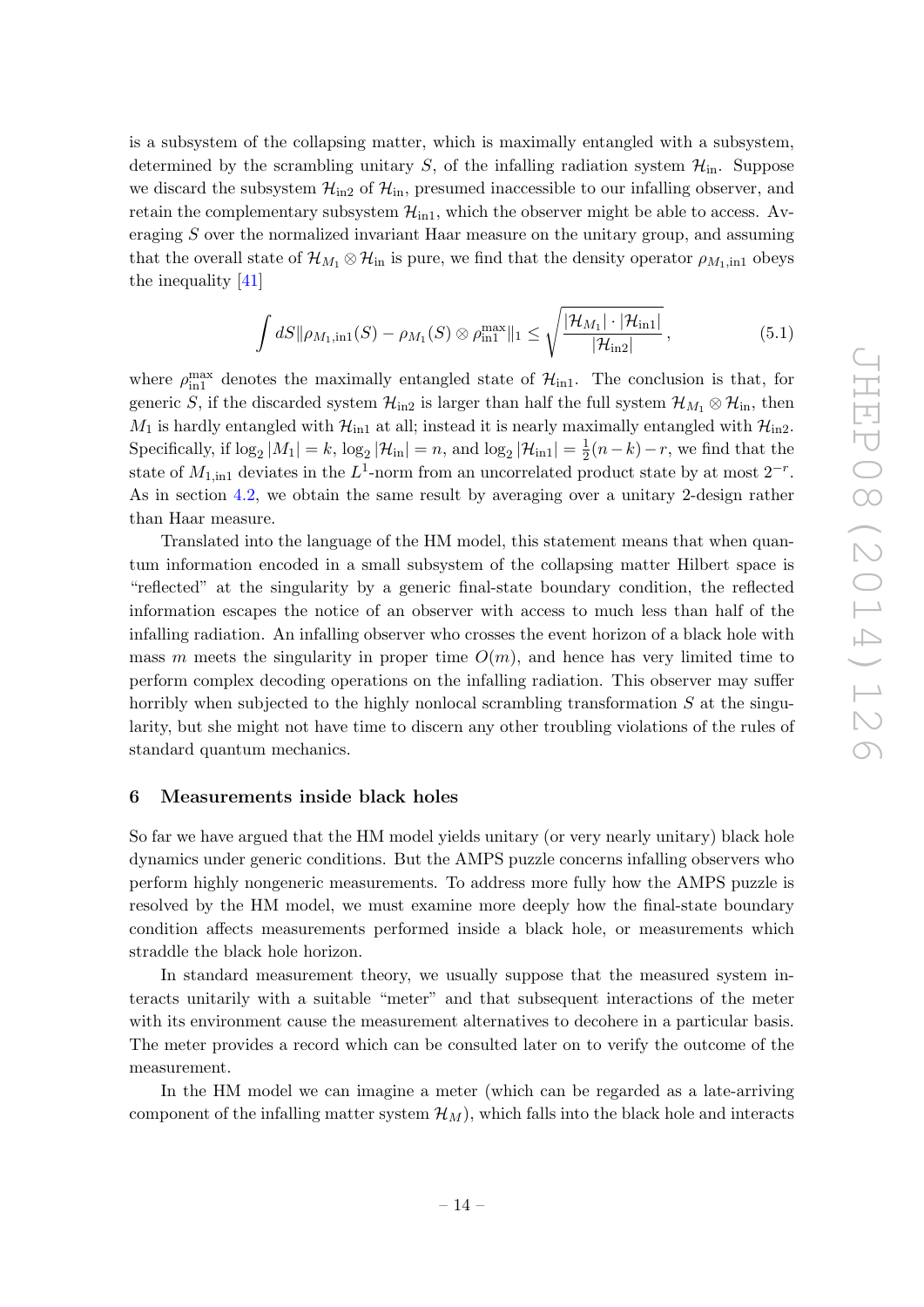with the infalling radiation system  $\mathcal{H}_{\text{in}}$ . The meter eventually reaches the singularity, and is subjected to the final-state boundary condition. Does this mean that the record of the measurement outcome is destroyed?

Not necessarily. If the overall evolution is unitary, then the meter, like the rest of the infalling matter, will be teleported out of the black hole. A relic of the meter survives in the outgoing Hawking radiation, albeit in a highly scrambled form. In principle, the scrambled meter can be extracted and decoded by performing a complex quantum computation. Indeed, this decoding of the meter might be done long after the black hole has evaporated completely and disappeared. In this sense, a record of the measurement survives, at least in principle, which can be consulted later on to verify the measurement outcome, just as in standard measurement theory.

We have seen that unitary interactions inside the black hole between  $\mathcal{H}_M$  and  $\mathcal{H}_{\text{in}}$ can threaten the unitarity of the black hole S-matrix. One way to protect unitarity is to demand that such interactions are in effect undone by the final-state boundary condition at the singularity. In that case, however, records of measurements performed inside the black hole would be permanently erased, and could not be extracted from the Hawking radiation after the black hole has evaporated. We might then question the operational meaning of such measurements. And if the degrees of freedom inside the black hole cannot be measured, even in principle, in what sense can the black hole interior be said to exist?

As we will discuss, though, measurements performed inside black holes which are not permanently erased can be reconciled with unitarity of the black hole S-matrix if the interactions between system and meter obey suitable constraints. In that case, however, an agent behind the horizon may be able to send causality-violating signals into her backward light cone; furthermore, this causality violation may be detectable by observers who remain outside the black hole. Such causality violation in the bulk spacetime might be hard to reconcile with a dual boundary description of the dynamics which is unitary and causal; a possible resolution is that the computational complexity of decoding the Hawking radiation [\[31\]](#page-28-13) prevents backward signaling, hence protecting causality.

It seems that either point of view  $-$  (1) that measurements performed inside black hole are undone by the final-state condition, or (2) that measurement outcomes can be recovered by decoding the Hawking radiation — raises intriguing questions about the viability of the HM model.

#### <span id="page-15-0"></span>6.1 Unitarity constraint

Consider a measurement of the infalling Hawking radiation behind the horizon. A meter is prepared outside the horizon and dropped into the black hole. It is programmed to interact with a subsystem of  $\mathcal{H}_{\text{in}}$ ; an entangling unitary transformation U is applied to the meter and that subsystem as in figure [9.](#page-16-1) At the singularity, the meter is paired with a different subsystem of  $\mathcal{H}_{\text{in}}$  and teleported out of the black hole.

As indicated in figure [9,](#page-16-1) this process is equivalent to one in which the operator  $U^{PT}$ acts on the meter and the infalling matter subsystem that is paired with the measured subsystem of  $\mathcal{H}_{\text{in}}$ . Here "PT" denotes "partial transpose", meaning that the initial and final states of the  $M$ -out system are transposed, while those of the meter are not. In general,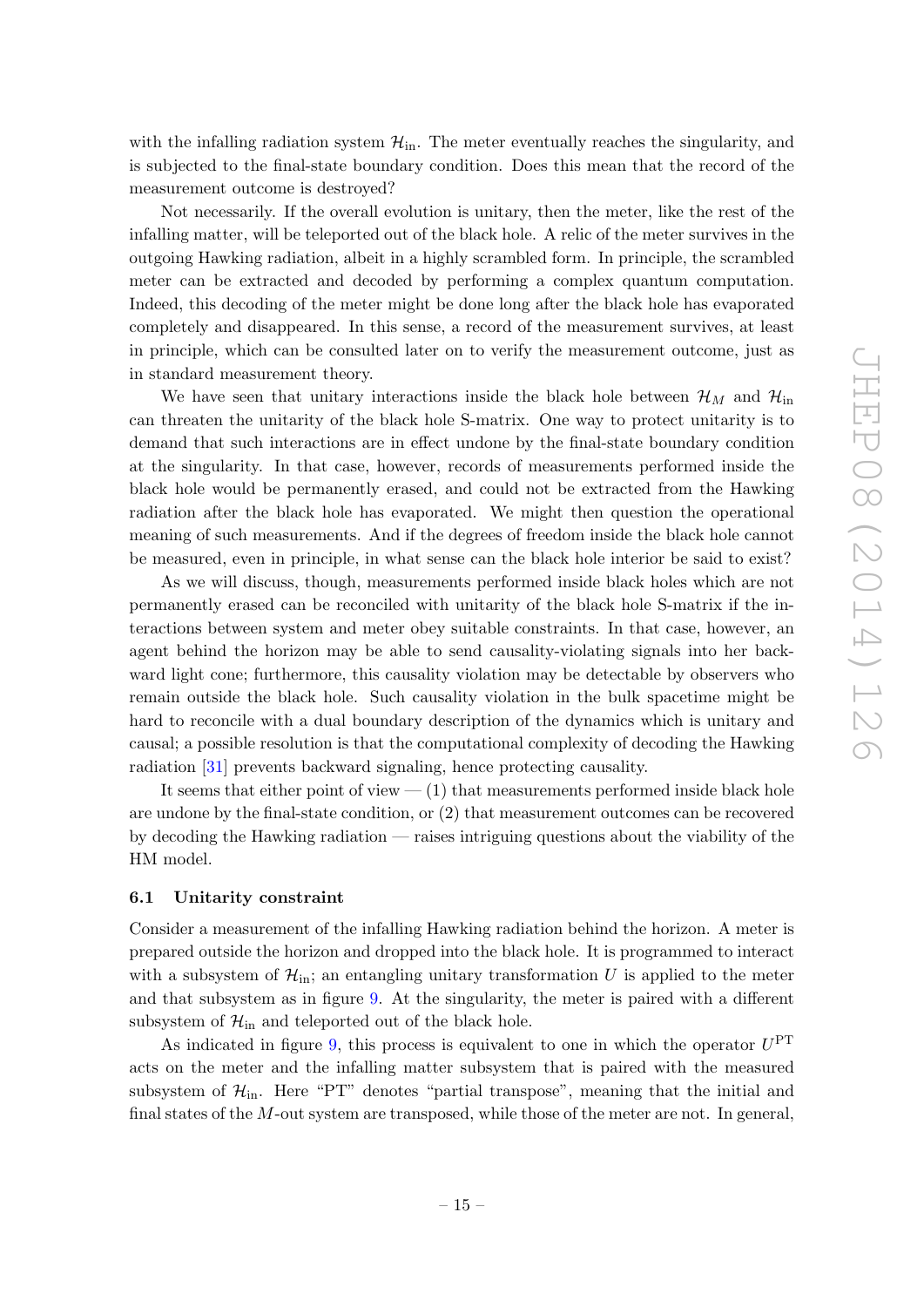

<span id="page-16-1"></span>Figure 9. Measurement of the infalling Hawking radiation inside a black hole. The meter used in the measurement interacts with the measured system behind the horizon; then the meter is teleported out of the black hole. In the equivalent causally order process, the unitary interaction U between system and meter is replaced by its partial transpose  $U^{\text{PT}}$ .

the partial transpose of a unitary operator is not unitary, and therefore the resulting Smatrix is not unitary. But if  $U^{PT}$  is unitary, then the transformation U acting on  $\mathcal{H}_{\text{in}}$ behind the horizon is compatible with unitarity of the S-matrix. This is just a special case of the criterion for unitarity of the S-matrix formulated in [\[26\]](#page-28-9).

For example, suppose that  $U$  is the entangling unitary that realizes an orthogonal measurement performed on the infalling radiation:

$$
U = \sum_{a,b} \Pi_{\text{in}}^a \otimes (|b+a\rangle\langle b|)_{\text{meter}}.
$$
 (6.1)

Here  $\{\Pi_{\text{in}}^a, a = 1, 2, 3, \dots N\}$  is a complete set of orthogonal projectors acting on the measured subsystem, and  $\{|b\rangle_{\text{meter}}, b = 1, 2, 3, \dots N\}$  is an orthonormal basis for the meter. Hence the state of the meter shifts by a if the measured state is in the support of  $\Pi_a$  (the addition  $b + a$  is modulo N). The partial transpose of this unitary,

$$
U = \sum_{a,b} (\Pi_M^a)^T \otimes (|b+a\rangle\langle b|)_{\text{meter}}, \qquad (6.2)
$$

is also unitary, since  $\{(\Pi_M^a)^T, a = 1, 2, 3, \dots N\}$  is also a complete set of orthogonal projectors. We see, therefore, that orthogonal measurements performed on  $\mathcal{H}_{in}$  inside the black hole need not violate unitarity. If such measurements are to be forbidden, it must be on some other grounds.

# <span id="page-16-0"></span>6.2 Chronology violation

We also wish to consider measurements which straddle the black hole horizon. In such a measurement, a meter interacts first with a subsystem of  $\mathcal{H}_{\text{out}}$  (the unitary transformation  $U_1$ , then falls into the black hole and interacts with  $\mathcal{H}_{\text{in}}$  (the unitary transformation  $U_2$ ), as shown in figure [10.](#page-17-0)

In this case, even if  $U_2$  has a unitary partial transpose, the resulting circuit has a peculiar property — it is *chronology violating*. There is no equivalent circuit, without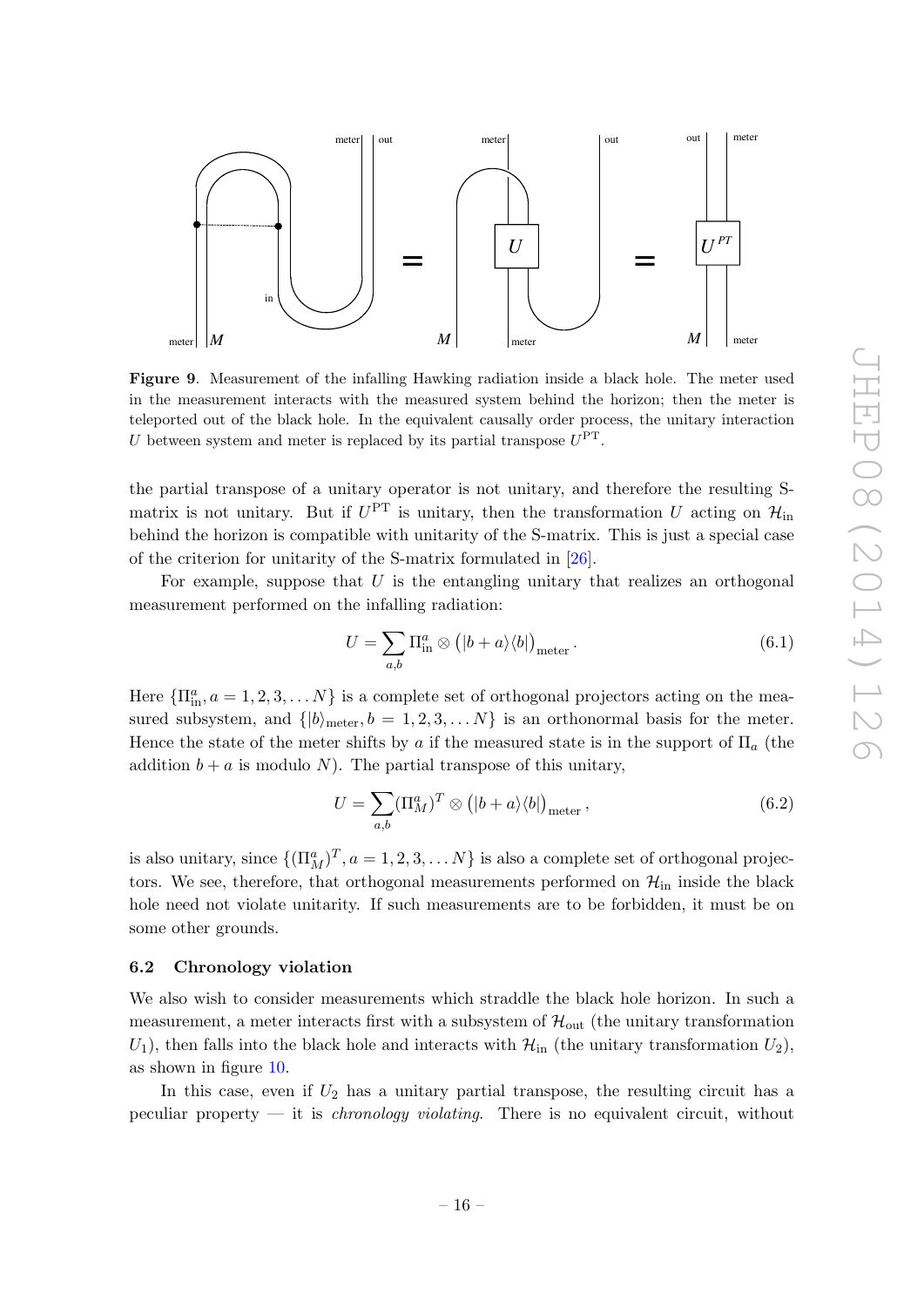

Figure 10. A measurement straddling the black hole horizon. From the meter's perspective the interaction  $U_1$  occurs first and is followed by  $U_2$ , while from the perspective of the radiation the interactions occur in the opposite order.

<span id="page-17-0"></span>

<span id="page-17-1"></span>Figure 11. (a) A measurement inside a young black hole may influence the Hawking radiation outside, but the effect of the measurement is not immediately detectable. (b) A measurement inside an old black hole modifies the state of BR outside the horizon.

postselection, which describes the information flow and admits a globally defined forward time direction for both the radiation and the meter. The information flow cannot be "pulled tight" because from the meter's perspective the interaction  $U_1$  occurs first and is followed by  $U_2$ , while from the perspective of the radiation the interactions occur in the opposite order.

Even if the S-matrix relating the asymptotic infalling matter to the asymptotic outgoing radiation is unitary, this chronology violation may lead to acausal effects in the bulk spacetime. For example an agent falling into the black hole, by interacting with  $\mathcal{H}_{in}$ , can influence the state of the Hawking radiation in  $\mathcal{H}_{\text{out}}$  that was emitted before the agent fell in, as in figure  $11(a)$  $11(a)$ .

In the case of a young black hole (one not entangled with its surroundings), this ability to influence the Hawking radiation by tossing a meter into the black hole is not so disturbing. The previously emitted Hawking radiation is highly mixed because it is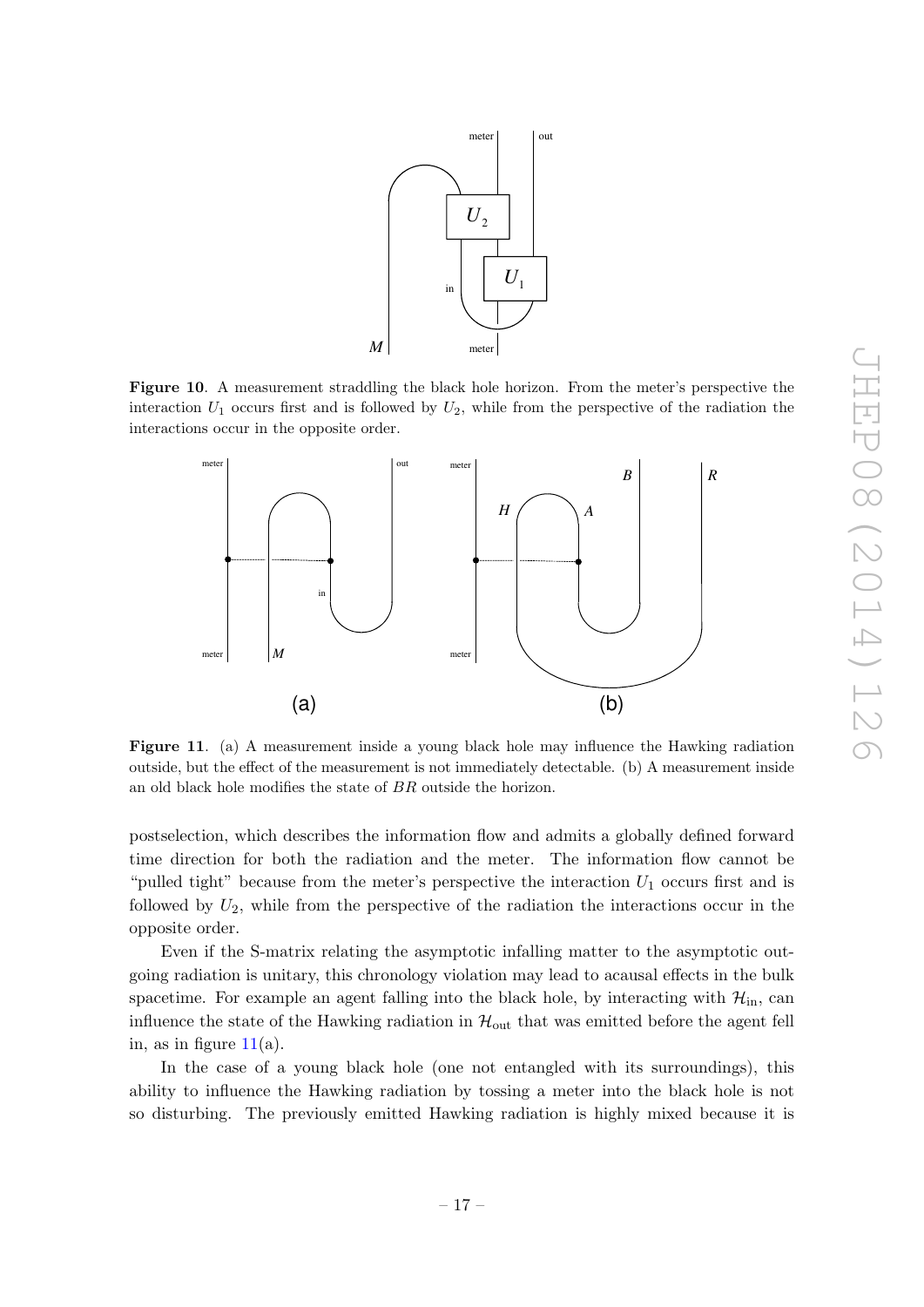entangled with the black hole microstates. An observer outside the black hole can interpret the process depicted in figure  $11(a)$  $11(a)$  by saying that the meter which falls in becomes rapidly distributed among the black hole's degrees of freedom. Much later, a scrambled version of the meter, having been emitted in the Hawking radiation, could wind up being entangled with the radiation that had already been emitted before the meter fell in.

However for an old black hole (one highly entangled with its previously emitted radia-tion) as in figure [11\(](#page-17-1)b), interactions of an infalling meter with  $\mathcal{H}_{in}$  behind the horizon may produce genuinely detectable acausal effects outside the black hole. Here the final-state condition dictates that the recently emitted radiation system  $B$  is maximally entangled with the previously emitted system  $R$ . But if a meter tossed into the black hole interacts with system  $A$  behind the horizon, the meter becomes entangled with  $BR$ , so the state of  $BR$  is no longer pure. Thus the outcomes of measurements performed on  $BR$  today can depend on whether or not we decide to toss the meter into the black hole tomorrow. We will analyze such causality violating effects in more detail in the following subsections.

#### <span id="page-18-0"></span>6.3 Entanglement-verifying measurements

To prepare for the ensuing discussion of the AMPS experiment, we will first discuss in detail how one can use a quantum computer to perform measurements which project onto a maximally entangled basis. For simplicity we will consider measurement of qubit pairs; the discussion can easily be extended to higher dimensional systems.

Our goal is to measure the qubit pair  $AB$  in the Bell basis:

$$
|\phi^{\pm}\rangle_{AB} = \frac{1}{\sqrt{2}} (|00\rangle_{AB} \pm |11\rangle_{AB}),
$$
  

$$
|\psi^{\pm}\rangle_{AB} = \frac{1}{\sqrt{2}} (|01\rangle_{AB} \pm |10\rangle_{AB}).
$$
 (6.3)

These four orthonormal states can be usefully characterized as the simultaneous eigenstates of the two commuting Pauli operators  $X_A \otimes X_B$  and  $Z_A \otimes Z_B$ , where X and Z are the Pauli matrices

$$
X = \begin{pmatrix} 0 & 1 \\ 1 & 0 \end{pmatrix}, \qquad Z = \begin{pmatrix} 1 & 0 \\ 0 & -1 \end{pmatrix}.
$$
 (6.4)

 $Z \otimes Z$  is the "parity bit" of the qubit pair, distinguishing the strings 00 and 11 from the strings 01 and 10.  $X \otimes X$  is the "phase bit", distinguishing the  $\pm$  superpositions of two strings of the same parity. If a two-qubit state is expected to be  $|\phi^+\rangle$ , we can verify the state by checking both  $X \otimes X = 1$  and  $Z \otimes Z = 1$ .

A quantum circuit for measuring in the Bell basis is shown in figure [12.](#page-19-1) The circuit uses a coherent two-qubit quantum gate, the controlled-NOT (CNOT) gate, whose action on a complete basis is

$$
CNOT : |a, b\rangle \mapsto |a, a \oplus b\rangle, \qquad (6.5)
$$

where  $a, b \in \{0, 1\}$ . Two meter qubits are used in the measurement, one each for the measurement of  $Z \otimes Z$  and  $X \otimes X$ . To measure  $Z \otimes Z$ , we prepare the meter qubit in the  $Z = 1$  eigenstate  $|0\rangle$ , perform two successive CNOT gates from the qubits to be measured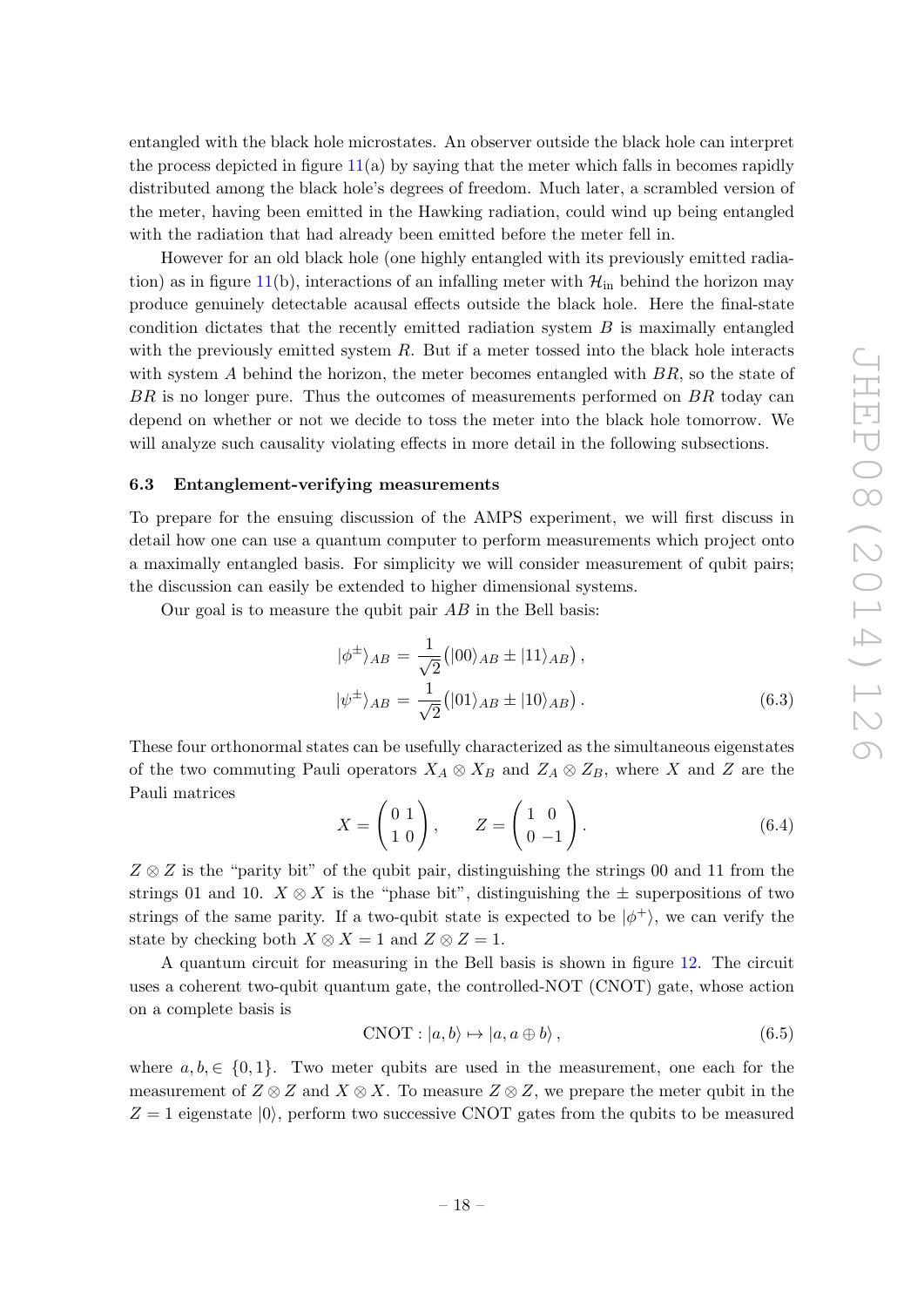

<span id="page-19-1"></span>Figure 12. Quantum circuit for measuring a qubit pair in the maximally entangled Bell basis. In the circuit on the left, the measurement of  $Z \otimes Z$  is performed first, followed by the measurement of  $X \otimes X$ . In the equivalent circuit on the right, the meter interacts first with one of the two measured qubits, then with the other. This latter circuit may be used by an infalling agent to verify entanglement that straddles a black hole event horizon.

to the meter, and then read out the meter by measuring Z. Hence we read out the sum modulo two of the two measured qubits without collecting any additional information. To measure  $X \otimes X$ , we prepare the meter qubit in the  $X = 1$  eigenstate  $|+\rangle = \frac{1}{\sqrt{2}}$  $\overline{2}(|0\rangle + |1\rangle),$ perform two successive CNOT gates from the meter to the qubits to be measured, and then read out the meter by measuring X. The pair of CNOT gates applies  $X \otimes X$  to the measured qubits if the meter is in the state  $|1\rangle$  (and does nothing if the meter is in the state  $|0\rangle$ ), hence flipping the meter from the X = 1 eigenstate  $|+\rangle$  to the X = −1 eigenstate  $|-\rangle$ (or not) depending on whether the eigenvalue of  $X \otimes X$  is  $-1$  or  $+1$ .

If qubit  $B$  is outside the horizon of a black hole, and qubit  $A$  is inside the horizon, then the Bell measurement should be performed sequentially; the meter interacts with B first, then falls through the horizon to interact with A. After commuting two CNOT gates as in figure [12,](#page-19-1) our Bell measurement circuit has the desired sequential form. The two-qubit meter falls to the singularity and is teleported out of the black hole. The meter is thoroughly scrambled with other qubits in the Hawking radiation emitted by the black hole, but in principle it can be decoded and consulted later on to verify the entanglement of the qubit pair AB.

# <span id="page-19-0"></span>6.4 The AMPS experiment

Now we will discuss entanglement-verifying measurements performed on an old black hole, as considered by AMPS. For a particular pure quantum state of the infalling matter from which the black hole initially formed,  $R$  is a subsystem of the early radiation, maximally entangled with the recently emitted radiation  $B$ . A is the Unruh partner of  $B$  behind the horizon, also maximally entangled with  $B$ , while  $H$  is the Unruh partner of  $R$ . The final-state boundary condition at the singularity inside the black hole projects  $HA$  onto a maximally entangled state. For conceptual clarity and notational simplicity, we suppose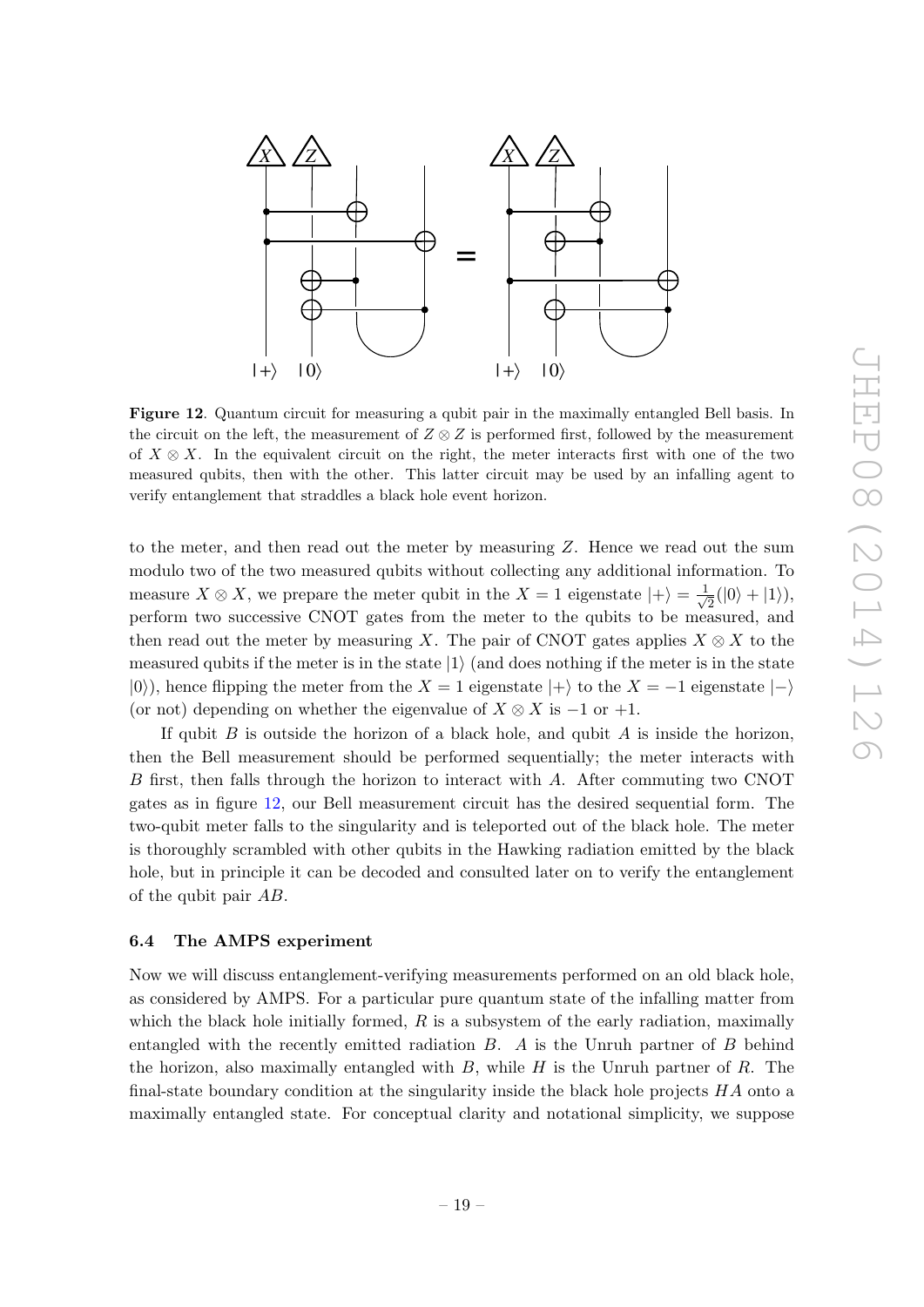that H, A, B, and R are all single-qubit systems, that the Unruh state is  $|\phi^{+}\rangle_{HR}\otimes|\phi^{+}\rangle_{AB}$ , and that the boundary condition projects  $HA$  onto  $|\phi^+\rangle_{HA}$ .

Let us suppose for now that the system  $R$  can be extracted efficiently from the Hawking radiation, despite the complexity of this task [\[31\]](#page-28-13). In principle, then, a single agent could perform an entangled measurement of BR followed by an entangled measurement of AB. To illustrate our essential point, though, it will suffice to consider two different agents acting independently: BRenda, who measures  $BR$  and ABby, who measures  $AB$ . BRenda never needs to enter the black hole; ABby interacts with B first, and then falls into the black hole to interact with A later on.

If there were no ABby, BRenda could perform Bell measurement on BR, obtaining the outcome  $|\phi^+\rangle$  with probability 1, hence successfully verifying the expected BR entanglement. Just to be sure, BRenda could measure  $BR$  many times (each time with a fresh meter), obtaining the outcome  $|\phi^+\rangle$  every time.

If there we no BRenda, ABby could perform Bell measurement on AB, obtaining the outcome  $|\phi^+\rangle$  with probability 1, hence successfully verifying the expected AB entanglement. Just to be sure, ABby could measure  $AB$  many times (each time with a fresh meter), obtaining the outcome  $|\phi^+\rangle$  every time. Each of ABby's meters could be extracted from the Hawking radiation after the black hole has evaporated, allowing us to confirm her results.

If both BRenda and ABby measure, then both must interact with B. Provided ABby interacts with B before BRenda, both BRenda and ABby successfully verify the entanglement as described above. But if BRenda interacts with B before ABby, then neither verification succeeds. To understand what happens, it suffices to suppose that each party performs just half of the Bell measurement — BRenda measures  $Z_B \otimes Z_R$  and ABby measures  $X_A \otimes X_B$ . These two measurements do not commute, so their order makes a difference.

As shown in figure [13,](#page-21-0) we can use the quantum circuit identity in figure [14](#page-21-1) to transform the circuit in which BRenda measures first to an equivalent circuit in which ABby measures first, but this equivalent circuit contains an additional CNOT gate from ABby's meter to BRenda's meter which maximally entangles the two meters. Hence when BRenda measures first, BRenda's and ABby's meters, each considered individually, become maximally mixed; therefore the readout of the meter yields a random outcome. The expected outcome  $Z \otimes Z =$ 1 or  $X \otimes X = 1$  is obtained with probability 1/2 rather than probability 1.

How should we interpret this failure? Has the system measured by each party been modified due to the measurement performed by the other party? Or is it that the measurement meter used by each party, rather than the measured system, has been disturbed by the other party's action? We believe the correct interpretation is that the measurement meters used by BRenda and ABby become entangled when BRenda measures before ABby, while the measured systems themselves are not actually modified. Indeed, we can wait until ABby's (scrambled) meter is emitted in the Hawking radiation, then unite ABby's meter with BRenda's and execute a CNOT gate from ABby's meter to BRenda's before reading out ABby's meter in the X basis and BRenda's meter in the Z basis. In that case both verifications succeed with probability 1. Furthermore, if BRenda measures first, followed by ABby, then BRenda can measure multiple times after ABby's interaction with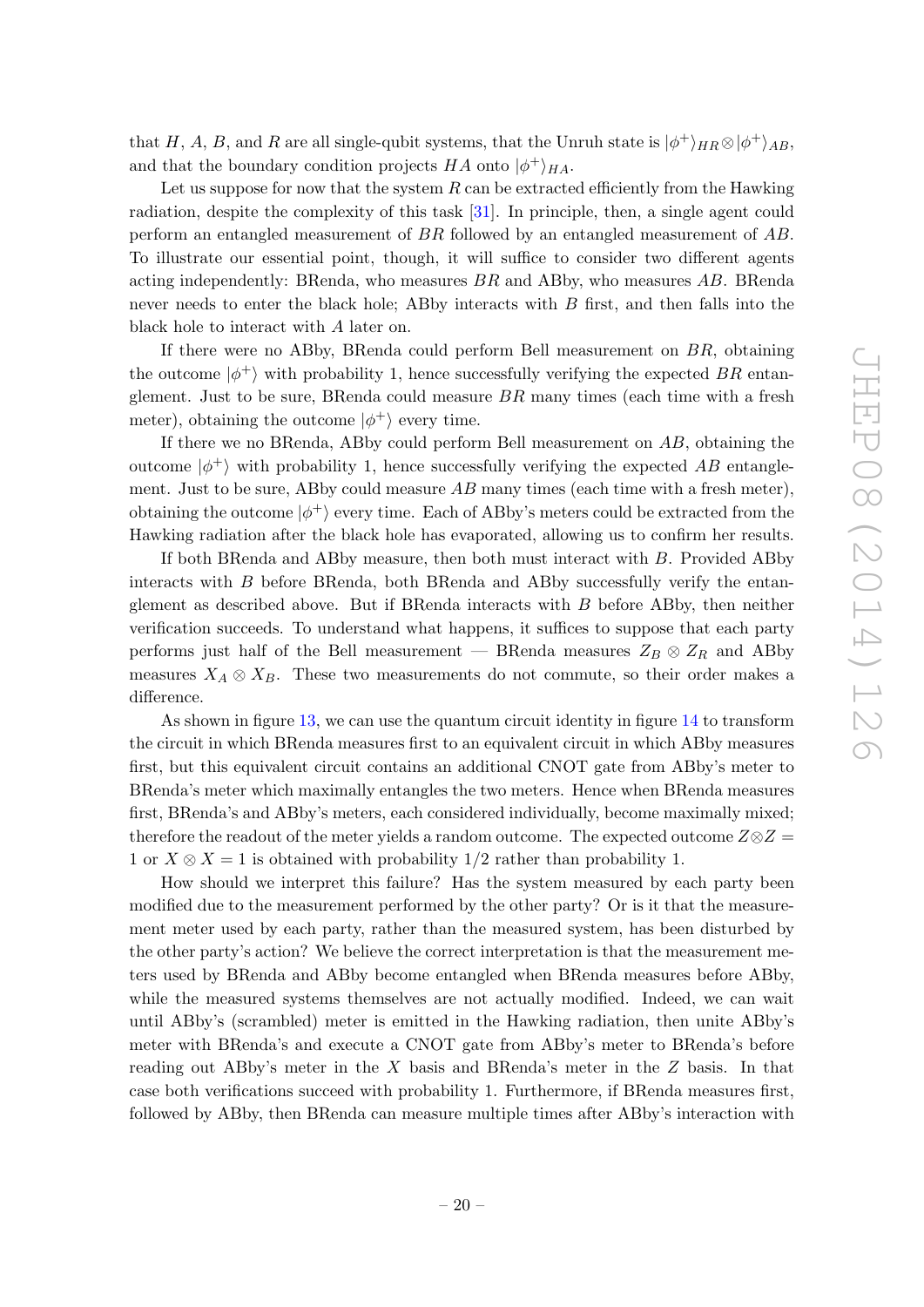

<span id="page-21-0"></span>Figure 13. Entanglement verifying measurements for an old black hole. In the circuit on the left, BRenda measures  $Z_B \otimes Z_R$  before ABby measures  $X_A \otimes X_B$ . (ABby performs her measurement by interacting with B outside the horizon first, then falling into the black hole to interact with A inside the horizon later.) In the equivalent circuit on the right, ABby measures before BRenda, and there is an additional CNOT gate from ABby's meter to BRenda's.



<span id="page-21-1"></span>Figure 14. The quantum circuit identity used to establish the equivalence of the two circuits shown in figure [13.](#page-21-0)

B, each time with a fresh meter. When she does so, although BRenda's first measurement, performed before ABby's, yields a random outcome, all of Brenda's later measurements, performed after ABby's, successfully verify  $Z_B \otimes Z_R = 1$  with probability 1. BRenda naturally concludes that ABby's measurement disturbed BRenda's first meter, but had no effect on the state of  $BR$  or on the meters used in BRenda's later measurements.

Likewise, ABby might measure  $X_A \otimes X_B$  k times, each time with a new meter, after BRenda measures  $Z_B \otimes Z_R$ . To see what happens, we may apply the circuit identity figure  $14 k$  $14 k$  times, once for each time one of ABby's CNOT gates moves from after BRenda's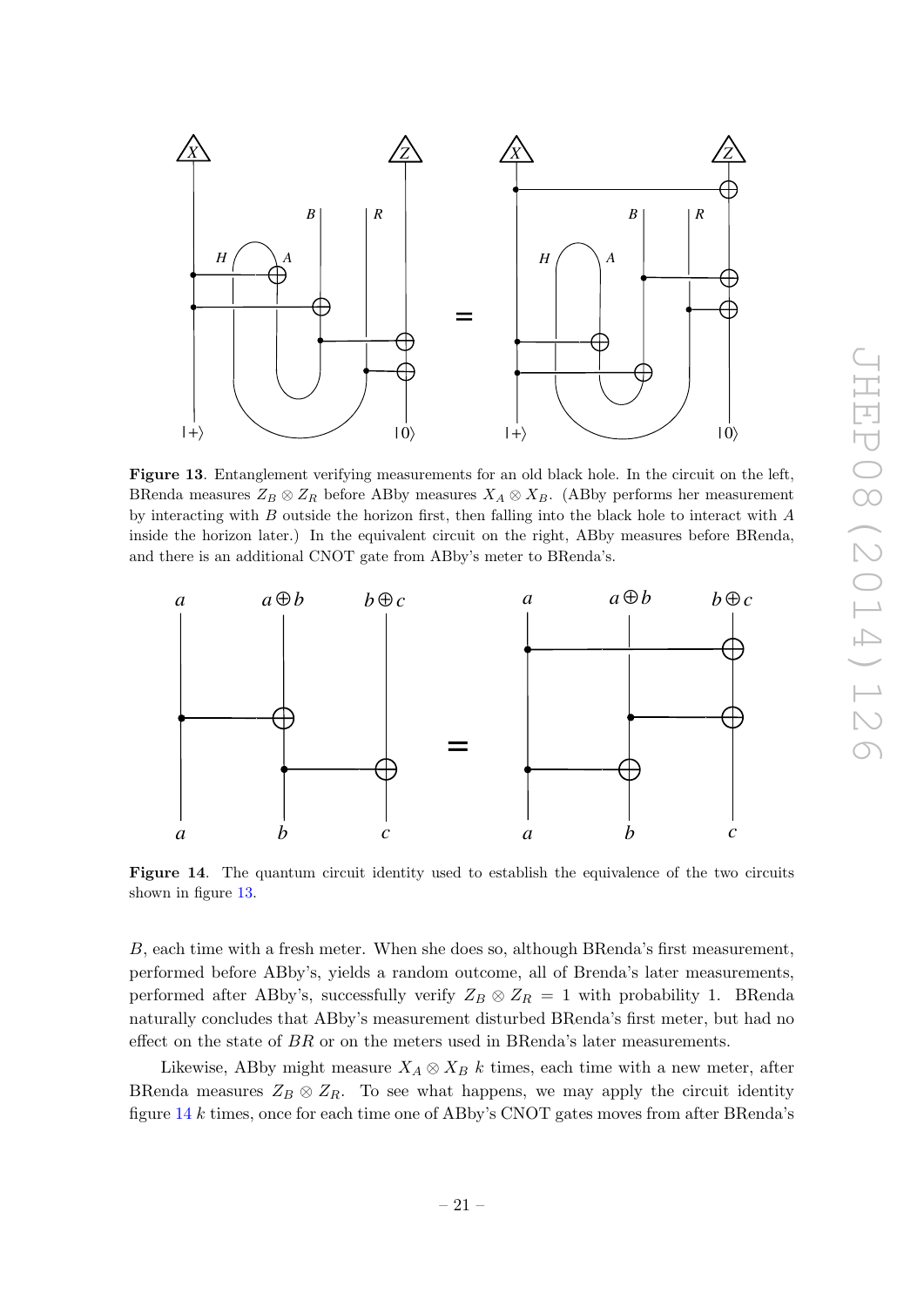

<span id="page-22-0"></span>**Figure 15.** If ABby measures  $X_A \otimes X_B$  four times after BRenda measures  $Z_B \otimes Z_R$  once, the measurements are completed by performing CNOT gates from each of ABby's meter qubits to BRenda's meter qubit, before measuring ABby's qubits in the X basis and BRenda's qubits in the Z basis.

CNOT to before BRenda's CNOT gate. In the equivalent circuit we obtain, all of ABby's measurements occur before BRenda touches  $B$ , but the circuit also includes  $k$  additional CNOTs acting on the meters, one from each of ABby's meter qubits to BRenda's meter qubit. Thus, after all of ABby's meter qubits are decoded from the Hawking radiation outside the black hole, the quantum state of ABby's k meter qubits and BRenda's meter qubit is

$$
\frac{1}{\sqrt{2}}\left(|+\rangle^{\otimes(k+1)}+|-\rangle^{\otimes(k+1)}\right).
$$
\n(6.6)

In this state, the marginal density operator of each meter qubit is maximally mixed; if any of the qubits were measured in the X or  $Z$  basis the outcome would be uniformly random. To complete the verifying measurements properly, we must perform a compensating CNOT from each of ABby's  $k$  meter qubits to BRenda's meter qubit in order to disentangle the meters, and only then measure each of ABby's meters in the  $X$  basis and BRenda's meter in the  $Z$  basis, as in figure [15.](#page-22-0) Using this procedure, all the verifying measurements succeed with certainty.

This discussion requires only minor modification when both BRenda and ABby perform complete Bell measurements. Now both parties carry two-qubit meters, and using circuit identities we may again transform the scenario where BRenda measures first to the one where ABby measures first, this time by moving two of ABby's CNOT gates through two of Brenda's. This procedure generates two additional CNOT gates, one from ABby's X meter to BRenda's  $Z$  meter and one from Brenda's  $X$  meter to ABby's  $Z$  meter; these gates maximally entangle ABby's meter and BRenda's. Hence each meter, individually, is maximally mixed, and for both parties the verification of the entangled state  $|\phi^+\rangle$  succeeds with only probability 1/4. However, once ABby's meter has been emitted in the Hawking radiation, the meters can be disentangled by reversing these CNOTs, and then measuring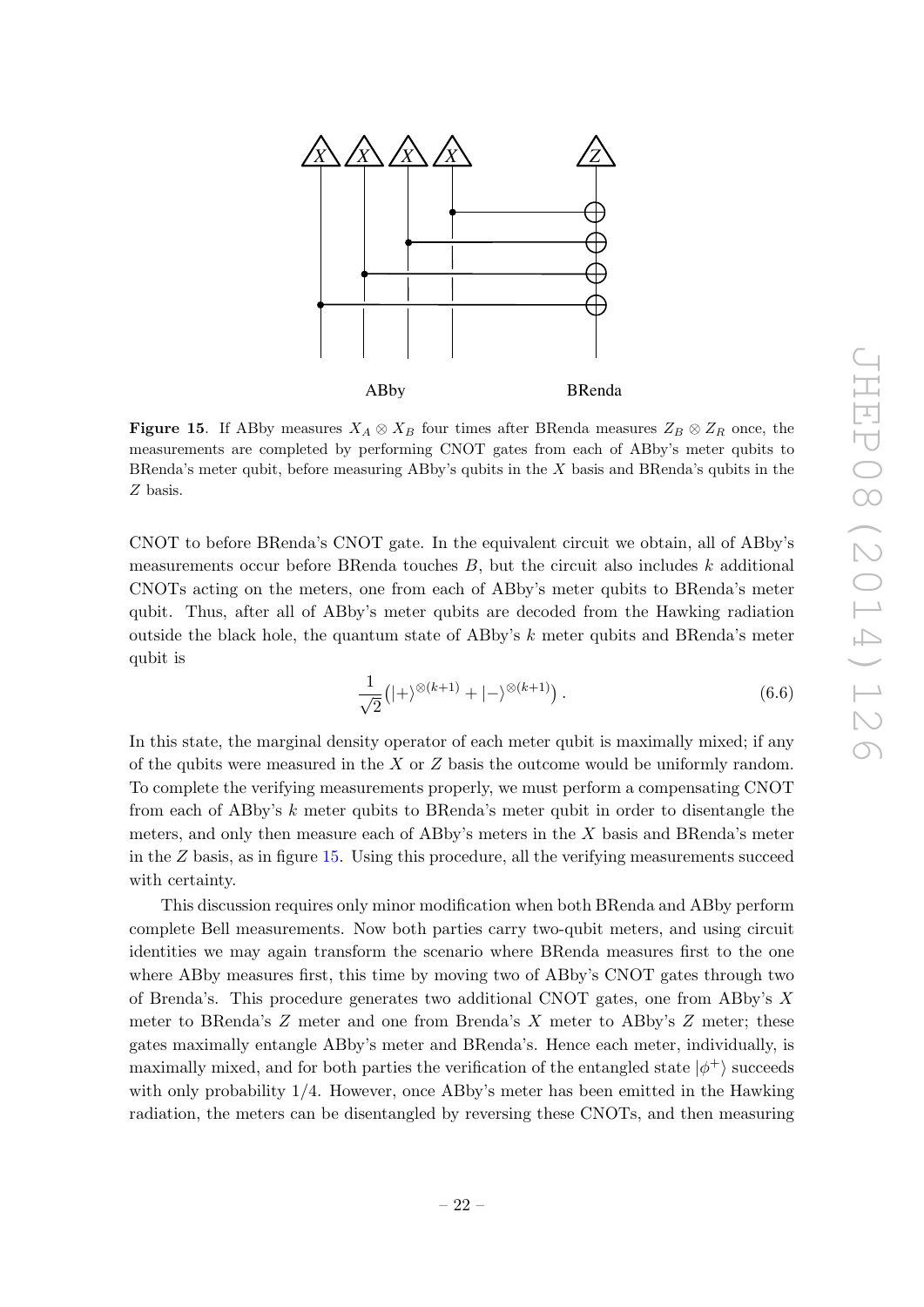

<span id="page-23-1"></span>Figure 16. If ABby performs a complete Bell measurement after BRenda performs a complete Bell measurement, the measurements are completed by performing this circuit on ABby's and BRenda's meters.

in the appropriate basis, as in figure [16.](#page-23-1) These disentangled measurements successfully verify the BR and AB entanglement with certainty.

# <span id="page-23-0"></span>6.5 Acausal signaling?

This scenario indicates how postselection might resolve the AMPS puzzle, because verifiable AB entanglement (and hence a smooth black hole horizon) can be reconciled with verifiable BR entanglement (and hence unitarity of the black hole S-matrix) in the HM model. Nevertheless the implications of the scenario are perplexing, because the outcome of a BR measurement performed by BRenda today can depend on whether or not ABby decides to measure  $AB$  tomorrow. If BRenda reads her meter immediately after interacting with  $B$ , the outcome of her Bell measurement yields  $|\phi^+\rangle$  if ABby does not measure later on, and is uniformly random if ABby does measure later on. Thus ABby can send a signal into her backward light cone which BRenda may receive.

Though ABby sends her message by manipulating A behind the horizon, a protocol for backward signaling can be executed outside the horizon. ABby can program a robot to perform Bell measurement on AB, and then signal BRenda by either holding the robot or dropping it into the black hole. Of course, if black hole evaporation is unitary, then quantum information manages to escape from behind the black hole horizon, which is already in a sense "causality violating", but the postselection in the HM model potentially allows a stronger type of causality violation, detectable by observers who stay outside the black hole.

There is a limit on how far backward in time the signal can propagate, if we are to describe this protocol semiclassically. After BRenda interacts with B, ABby's meter should enter the black hole within less than the scrambling time  $O(m \log m)$  (where m is the black hole mass), if it is to "catch up" with  $B$ 's Unruh partner A in a region of low curvature inside the black hole. On the other hand, we may chain together many such protocols; if ABby can send a signal which is received by BRenda a time  $t$  before ABby sends it, then  $N$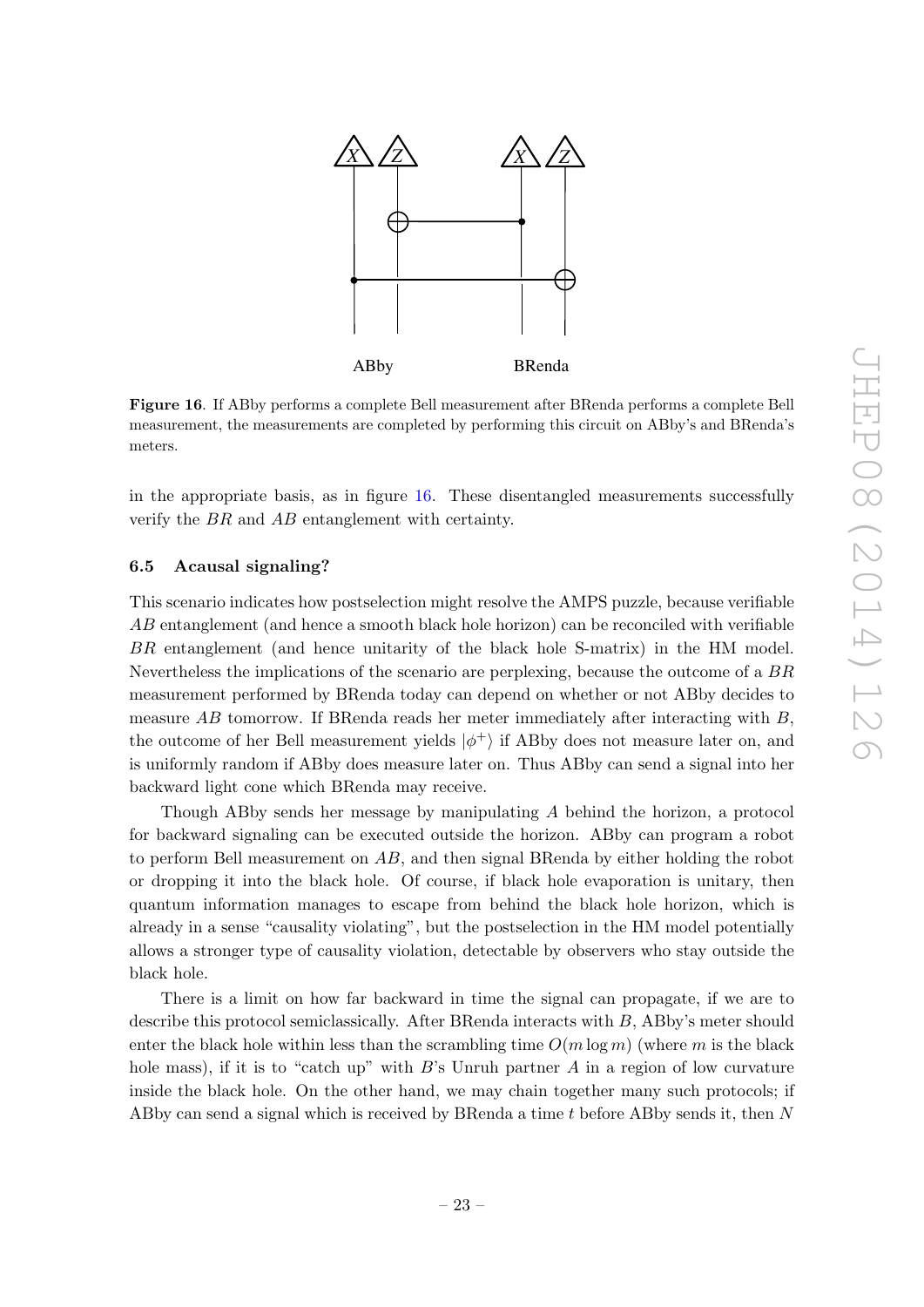parties acting together should be able to send a signal which is received time  $Nt$  before it is sent (ignoring the time needed for each party to execute her part of the protocol, which in principle can be parametrically small compared to the scrambling time). Then the only fundamental limitation on how far backward a signal can be sent is the black hole lifetime  $O(m^3)$ , which might be further extended by feeding the black hole a steady diet of infalling matter to maintain its mass as it radiates.

One way to prevent acausal signaling would be to place further restrictions on ABby's actions behind the horizon, going beyond the enforcement of unitarity. In particular, if ABby is unable to apply the unitary transformation to the Unruh partner of  $B$ , or equivalently if this transformation is reversed by the final-state boundary condition, then ABby will not be able to alter the outcome of a measurement BRenda performed previously. On the other hand, ABby will also be unable to verify the  $AB$  entanglement — she will perform a measurement on  $B$  alone, rather than a joint measurement on  $AB$  (a measurement which, by the way, will damage the entangled state of  $BR$ ).

This way of enforcing causality in the HM model severely limits ABby's ability to measure the black hole interior, or at any rate limits her ability to create a measurement record that can survive after the black hole evaporates. If no such measurements were possible, it might be reasonable to claim that the black hole interior does not really exist, or in other words that the horizon is really a singular firewall.

Another possible way to prevent acausal signaling is to invoke the complexity of decoding the Hawking radiation [\[31\]](#page-28-13). To decipher ABby's message, BRenda needs to perform a joint measurement on  $BR$ ; before that she needs to extract  $R$ . In principle, she could decode  $R$  well before she touches  $B$  to initiate the protocol; the decoding time, then, could be comparable to the  $O(m^3)$  Page time, and long compared to the scrambling time. Even so, high decoding complexity may make the signaling protocol infeasible.

We expect, at least in the case of an asymptotically AdS bulk spacetime, to be able to describe the dynamics of an evaporating black hole using a dual field theory defined on the boundary of spacetime, where the field theory is unitary and local [\[7\]](#page-27-6). Acausal signaling outside the black hole horizon, if it can occur, might be hard to reconcile with strict causality in the field theory. (Local observables used in the bulk signaling protocol would correspond to precursor operators, which might be highly nonlocal, in the boundary theory [\[43\]](#page-29-6).) On the other hand, since the signaling protocol involves decoding the Hawking radiation, the corresponding process in the dual field theory might be astoundingly complex. One possibly consistent point of view is that by the time the decoding is completed either the black hole has completely evaporated or a firewall has arisen, preventing signaling from inside the black hole.

Bousso and Stanford [\[33\]](#page-28-19) have made observations related to ours regarding measurements inside black holes, albeit from a different perspective and in a different language.

#### <span id="page-24-0"></span>6.6 Computational power of the HM model

If acausal signaling in the bulk spacetime really is possible, it is natural to wonder whether "time-travel paradoxes" threaten the consistency of the theory. We emphasize, though, that if we demand overall unitarity of the black hole S-matrix (or of the boundary field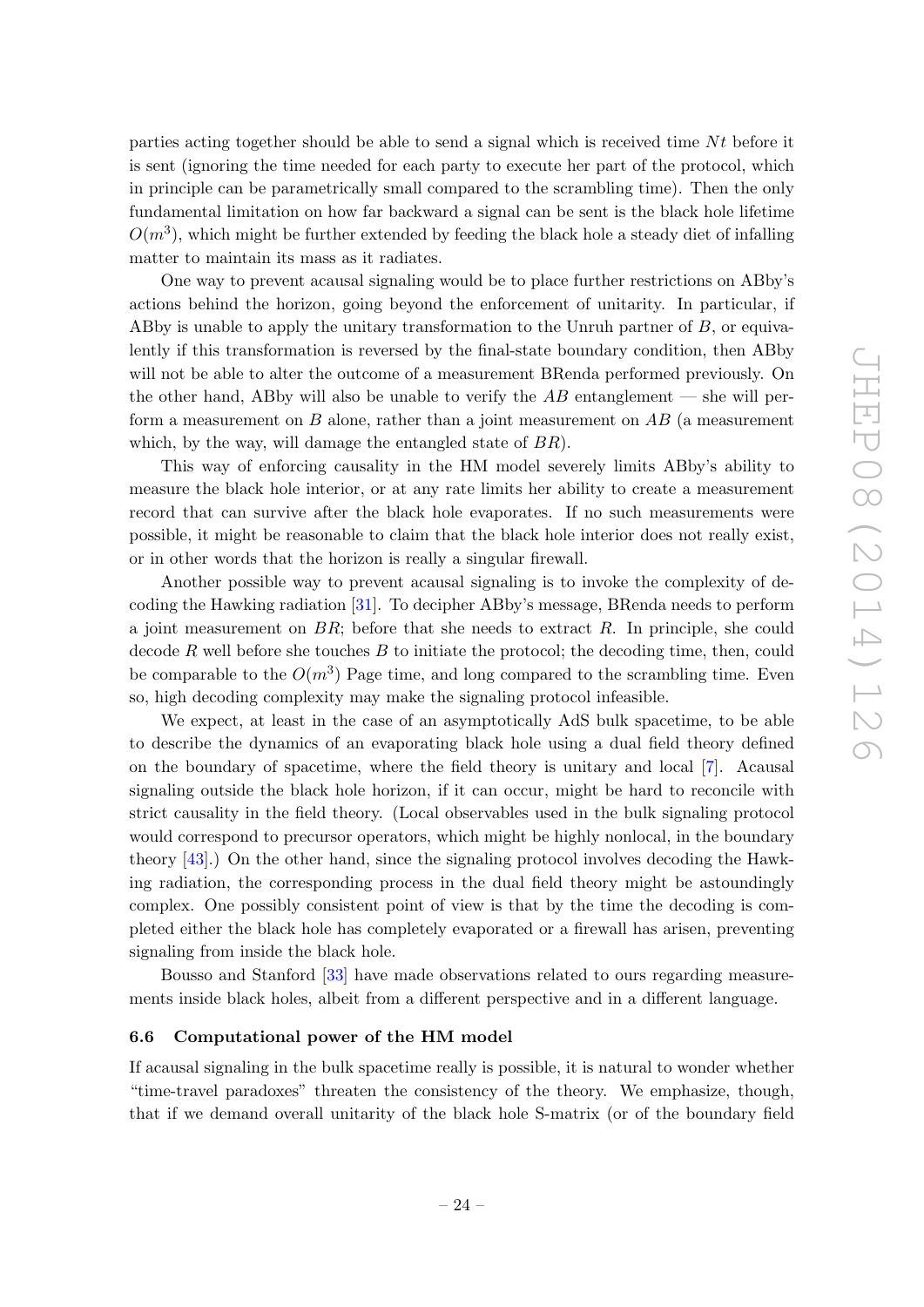theory), the allowed acausal bulk phenomena are highly constrained and not obviously inconsistent.

Another natural question concerns the computational complexity of simulating the HM model with a quantum computer. Quantum computation with final-state projection is known to be PP-complete [\[44\]](#page-29-7). Hence general final-state projection models allow very hard computational problems to be solved "efficiently" (in particular, PP contains the complexity class NP, the class of problems for which a solution can be efficiently verified using a classical computer).

It is therefore important to recognize that the HM model admits only a restricted kind of postselection, if we require the model to be compatible with unitarity. Though it is still an open question whether quantum gravity can be simulated efficiently with a standard quantum computer, so it is at least possible in principle based on current knowledge that quantum gravity computers can solve problems which are beyond the reach of standard quantum computers, we know no reason why the computational power of the (unitary) HM model should exceed that of other quantum gravity models.

# <span id="page-25-0"></span>7 Discussion

The AMPS puzzle has deepened the mystery surrounding the fate of quantum information that falls into a black hole. AMPS investigated the compatibility of three reasonable assumptions: (1) unitarity of black hole evaporation, (2) smoothness of the black hole event horizon, and (3) validity of local effective field theory outside a black hole. They argued that these three assumptions are inconsistent, since together they imply that quantum correlations can be polygamous, contrary to standard quantum mechanics.

Our main point is that quantum correlations can be polygamous in the Horowitz-Maldacena final-state projection model, permitting these three assumptions to be reconciled. In the HM model, quantum information escapes from the black hole interior via postselected quantum teleportation, due to a boundary condition imposed at the spacelike singularity. Loosely speaking, quantum information flows forward in time from past infinity to the singularity, backward in time from the singularity to the horizon, then forward in time from the horizon to future infinity. If suitable dynamical constraints are satisfied, this flow of information is essentially equivalent to a manifestly unitary causally ordered flow moving only forward in time, at least for the purpose of describing the viewpoint of observers who stay outside the black hole. These constraints are nearly fulfilled by generic dynamical models, but as best we can tell they can be rigorously fulfilled only by fine tuning the model. On the other hand, since the HM model is formulated on a semiclassical spacetime background, achieving unitarity up to exponentially small corrections using a generic final-state boundary condition might be regarded as a success of the model.

In the HM model, observables inside the horizon fail to commute with observables outside the horizon acting on the same time slice, because in the corresponding causally ordered information flow, the outside observables act on the same system as the inside observables, but at a later "time". Other features of black hole complementarity are also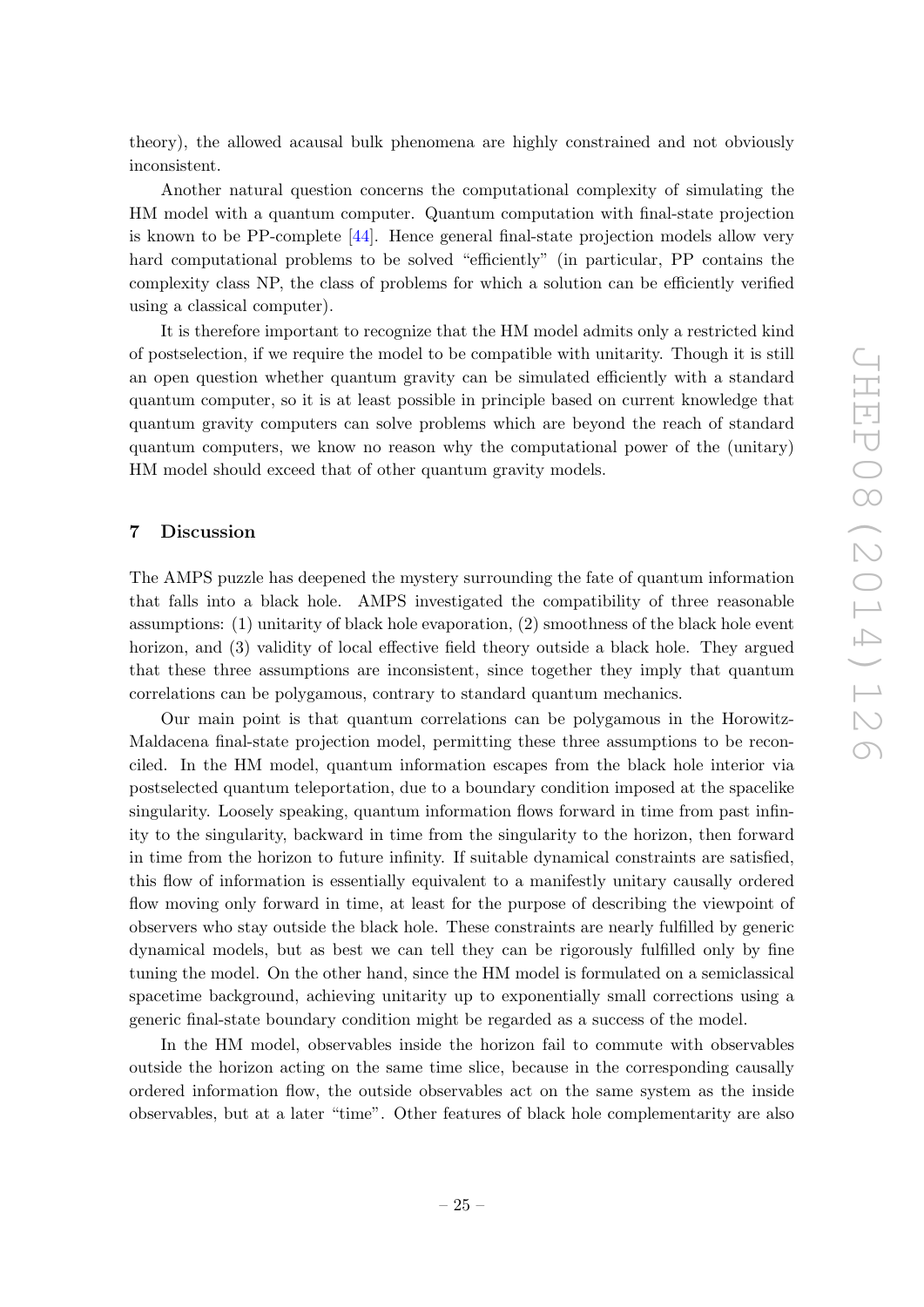realized; in particular, from the viewpoint of an observer who stays outside, the black hole behaves like a rapidly scrambling quantum system interacting with its surroundings.

If a black hole has an interior, it should be possible to perform measurements inside the black hole. Furthermore, records of such measurements should in principle be recoverable from the Hawking radiation emitted after the black hole evaporates. We have analyzed such measurements in the HM model, finding that actions performed behind the black hole horizon can enable causality-violating signaling outside the horizon.

However, this signaling protocol only works if Hawking radiation can be rapidly decoded; the high computational complexity of decoding [\[31\]](#page-28-13) may inoculate the HM model against acausal signaling outside the horizon. In that event, we know no reason why the physics outside the horizon could not be accurately captured by a dual boundary field theory as in AdS/CFT duality, where the field theory is unitary and local. The truly novel physics of the HM model occurs inside the black hole, particularly at the singularity; the model may provide helpful hints about how a dual description of the black hole interior should work, if such a description exists.

In postselected quantum mechanics, cloning of quantum states is possible, and because monogamy of quantum entanglement can be relaxed, we know no logically compelling argument for the existence of a firewall at the black hole horizon within the context of the HM model; conceivably, though, the horizon could nevertheless fail to be smooth for reasons other than those originally promulgated by AMPS. (See [\[40,](#page-29-3) [45,](#page-29-8) [46\]](#page-29-9) for other arguments supporting the existence of firewalls.)

Like all other resolutions of the AMPS puzzle proposed so far, the HM model will need to be developed further before it can be conclusively assessed. In particular, we should strive to expunge the dynamical fine tuning the model seems to require, or to explain persuasively why the fine tuning is somehow natural.

Even if the HM model turns out to be wrong in detail, we believe that the picture of information flow in black hole spacetimes provided by the model is interesting and valuable. This picture reminds us that the global physics of the black hole interior could be subtle, and in particular that fundamental properties of standard quantum mechanics such as the no-cloning principle and monogamy of entanglement might be relaxed in a complete theory of quantum gravity. And if nature really indulges in postselection at future spacelike singularities, we may anticipate deep consequences in quantum cosmology as well as black hole physics.

# Acknowledgments

We gratefully acknowledge very valuable discussions with Alexei Kitaev. SL thanks Max Tegmark for helpful discussions, and JP thanks Raphael Bousso, Daniel Harlow, Juan Maldacena, Joe Polchinski, and Douglas Stanford for inspiring discussions and correspondence regarding final-state projection models. JP appreciates many helpful interactions with other participants at the August 2013 KITP workshop "Black Holes: Complementarity, Fuzz, or Fire", and we also benefited from comments on the manuscript from Don Marolf and Douglas Stanford. The research of SL was supported in part by DARPA, by AFOSR,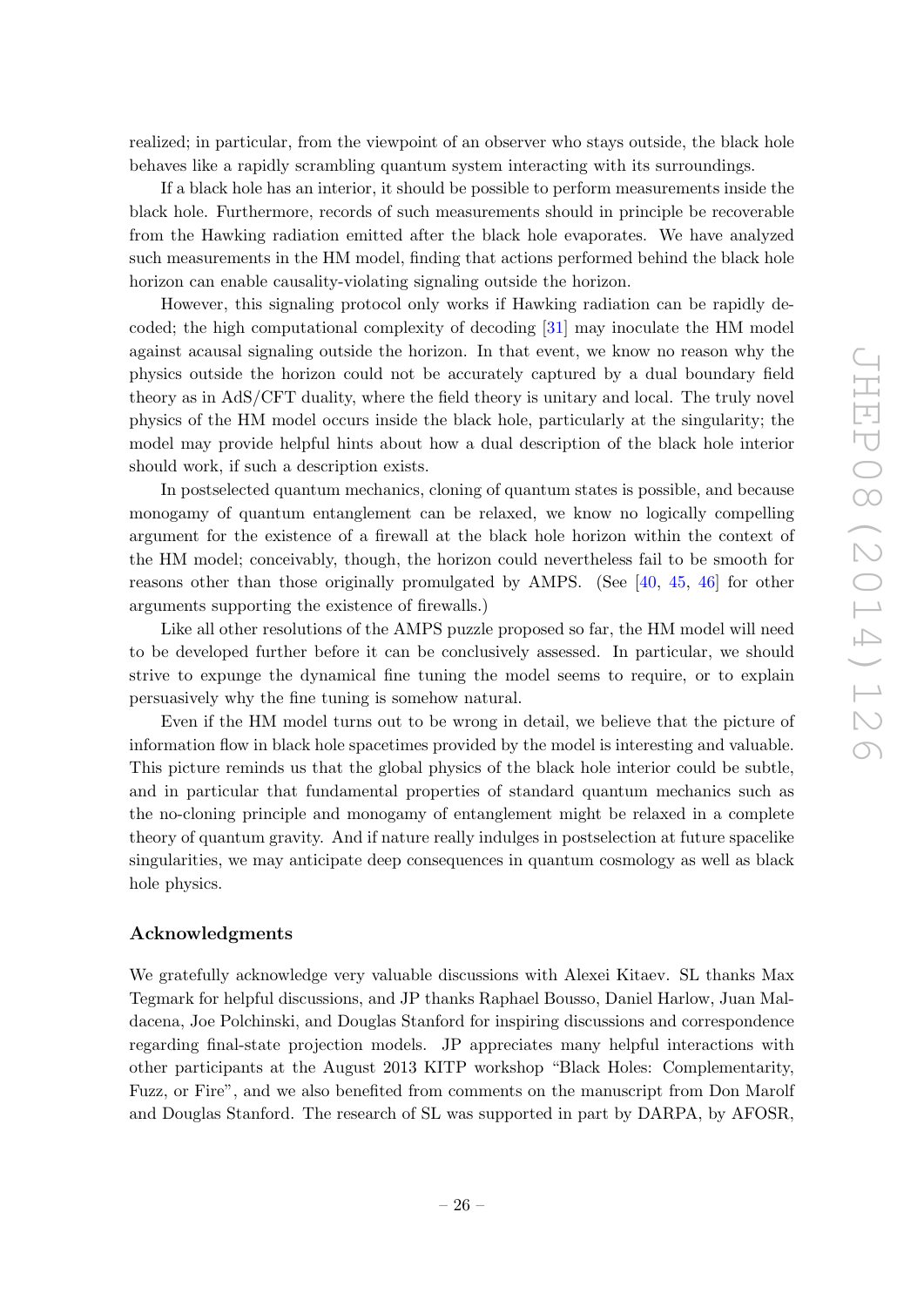by the ARO under a MURI program, and by Jeffrey Epstein. The research of JP was supported in part by NSF, ARO, and DOE. The Institute for Quantum Information and Matter (IQIM) is an NSF Physics Frontiers Center with support from the Gordon and Betty Moore Foundation.

Open Access. This article is distributed under the terms of the Creative Commons Attribution License [\(CC-BY 4.0\)](http://creativecommons.org/licenses/by/4.0/), which permits any use, distribution and reproduction in any medium, provided the original author(s) and source are credited.

# References

- <span id="page-27-0"></span>[1] S.W. Hawking, *Black hole explosions*, *Nature* **248** [\(1974\) 30](http://dx.doi.org/10.1038/248030a0) [IN[SPIRE](http://inspirehep.net/search?p=find+J+Nature,248,30)].
- <span id="page-27-1"></span>[2] S.W. Hawking, Breakdown of predictability in gravitational collapse, Phys. Rev. **D 14** [\(1976\) 2460](http://dx.doi.org/10.1103/PhysRevD.14.2460) [IN[SPIRE](http://inspirehep.net/search?p=find+J+Phys.Rev.,D14,2460)].
- <span id="page-27-2"></span>[3] L. Susskind, L. Thorlacius and J. Uglum, The stretched horizon and black hole complementarity, Phys. Rev.  $D$  48 [\(1993\) 3743](http://dx.doi.org/10.1103/PhysRevD.48.3743) [[hep-th/9306069](http://arxiv.org/abs/hep-th/9306069)] [IN[SPIRE](http://inspirehep.net/search?p=find+EPRINT+hep-th/9306069)].
- <span id="page-27-3"></span>[4] L. Susskind and L. Thorlacius, Gedanken experiments involving black holes, [Phys. Rev.](http://dx.doi.org/10.1103/PhysRevD.49.966) **D 49** (1994) 966 [[hep-th/9308100](http://arxiv.org/abs/hep-th/9308100)] [IN[SPIRE](http://inspirehep.net/search?p=find+EPRINT+hep-th/9308100)].
- <span id="page-27-4"></span>[5] G. 't Hooft, *Dimensional reduction in quantum gravity*,  $gr-qc/9310026$  [IN[SPIRE](http://inspirehep.net/search?p=find+EPRINT+gr-qc/9310026)].
- <span id="page-27-5"></span>[6] L. Susskind, The world as a hologram, [J. Math. Phys.](http://dx.doi.org/10.1063/1.531249) 36 (1995) 6377 [[hep-th/9409089](http://arxiv.org/abs/hep-th/9409089)] [IN[SPIRE](http://inspirehep.net/search?p=find+EPRINT+hep-th/9409089)].
- <span id="page-27-6"></span>[7] J.M. Maldacena, The large-N limit of superconformal field theories and supergravity, Adv. Theor. Math. Phys. 2 (1998) 231 [[Int. J. Theor. Phys.](http://dx.doi.org/10.1023/A:1026654312961) 38 (1999) 1113] [[hep-th/9711200](http://arxiv.org/abs/hep-th/9711200)] [IN[SPIRE](http://inspirehep.net/search?p=find+EPRINT+hep-th/9711200)].
- <span id="page-27-7"></span>[8] A. Almheiri, D. Marolf, J. Polchinski and J. Sully, Black holes: complementarity or firewalls?, JHEP 02 [\(2013\) 062](http://dx.doi.org/10.1007/JHEP02(2013)062) [[arXiv:1207.3123](http://arxiv.org/abs/1207.3123)] [IN[SPIRE](http://inspirehep.net/search?p=find+EPRINT+arXiv:1207.3123)].
- <span id="page-27-8"></span>[9] D.N. Page, Average entropy of a subsystem, [Phys. Rev. Lett.](http://dx.doi.org/10.1103/PhysRevLett.71.1291) 71 (1993) 1291 [[gr-qc/9305007](http://arxiv.org/abs/gr-qc/9305007)] [IN[SPIRE](http://inspirehep.net/search?p=find+EPRINT+gr-qc/9305007)].
- <span id="page-27-9"></span>[10] D.N. Page, *Black hole information*, [hep-th/9305040](http://arxiv.org/abs/hep-th/9305040) [IN[SPIRE](http://inspirehep.net/search?p=find+EPRINT+hep-th/9305040)].
- <span id="page-27-10"></span>[11] B.M. Terhal, Is entanglement monogamous?, [IBM J. Res. Dev.](http://dx.doi.org/10.1147/rd.481.0071) 48 (2004) 71 [[quant-ph/0307120](http://arxiv.org/abs/quant-ph/0307120)].
- <span id="page-27-11"></span>[12] M. Koashi and A. Winter, Monogamy of quantum entanglement and other correlations, Phys. Rev. A 69 [\(2004\) 022309](http://dx.doi.org/10.1103/PhysRevA.69.022309) [[quant-ph/0310037](http://arxiv.org/abs/quant-ph/0310037)].
- <span id="page-27-12"></span>[13] S.D. Mathur, *The information paradox: a pedagogical introduction*, [Class. Quant. Grav.](http://dx.doi.org/10.1088/0264-9381/26/22/224001) 26 (2009) 224001 [[arXiv:0909.1038](http://arxiv.org/abs/0909.1038)] [IN[SPIRE](http://inspirehep.net/search?p=find+EPRINT+arXiv:0909.1038)].
- <span id="page-27-13"></span>[14] S.L. Braunstein, S. Pirandola and K. Zyczkowski, *Better late than never: information* retrieval from black holes, [Phys. Rev. Lett.](http://dx.doi.org/10.1103/PhysRevLett.110.101301) 110 (2013) 101301 [[arXiv:0907.1190](http://arxiv.org/abs/0907.1190)] [IN[SPIRE](http://inspirehep.net/search?p=find+J+Phys.Rev.Lett.,110,101301)].
- <span id="page-27-14"></span>[15] J. Preskill, private communication at the ITP, UC Santa Barbara Conference on Quantum Aspects of Black Holes, 21–26 Jun 1993.
- <span id="page-27-15"></span>[16] P. Hayden and J. Preskill, Black holes as mirrors: quantum information in random subsystems, JHEP 09 [\(2007\) 120](http://dx.doi.org/10.1088/1126-6708/2007/09/120) [[arXiv:0708.4025](http://arxiv.org/abs/0708.4025)] [IN[SPIRE](http://inspirehep.net/search?p=find+EPRINT+arXiv:0708.4025)].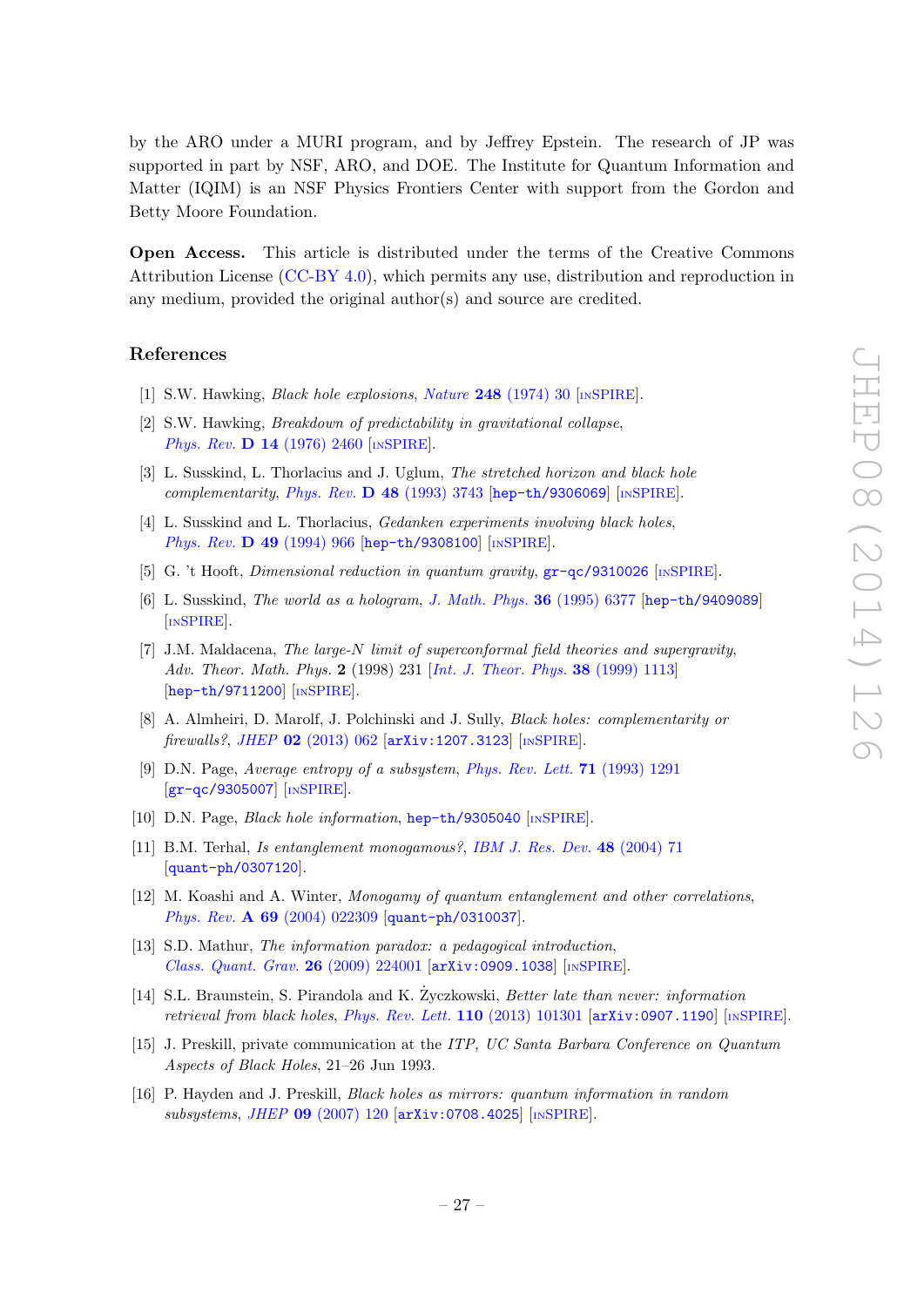- <span id="page-28-0"></span>[17] A. Almheiri, D. Marolf, J. Polchinski, D. Stanford and J. Sully, An apologia for firewalls, JHEP 09 [\(2013\) 018](http://dx.doi.org/10.1007/JHEP09(2013)018) [[arXiv:1304.6483](http://arxiv.org/abs/1304.6483)] [IN[SPIRE](http://inspirehep.net/search?p=find+EPRINT+arXiv:1304.6483)].
- <span id="page-28-1"></span>[18] S.B. Giddings, Nonviolent nonlocality, Phys. Rev. D 88 [\(2013\) 064023](http://dx.doi.org/10.1103/PhysRevD.88.064023) [[arXiv:1211.7070](http://arxiv.org/abs/1211.7070)] [IN[SPIRE](http://inspirehep.net/search?p=find+EPRINT+arXiv:1211.7070)].
- <span id="page-28-2"></span>[19] K. Papadodimas and S. Raju, An infalling observer in AdS/CFT, JHEP 10 [\(2013\) 212](http://dx.doi.org/10.1007/JHEP10(2013)212) [[arXiv:1211.6767](http://arxiv.org/abs/1211.6767)] [IN[SPIRE](http://inspirehep.net/search?p=find+EPRINT+arXiv:1211.6767)].
- <span id="page-28-3"></span>[20] E. Verlinde and H. Verlinde, Black hole entanglement and quantum error correction, JHEP 10 [\(2013\) 107](http://dx.doi.org/10.1007/JHEP10(2013)107) [[arXiv:1211.6913](http://arxiv.org/abs/1211.6913)] [IN[SPIRE](http://inspirehep.net/search?p=find+EPRINT+arXiv:1211.6913)].
- <span id="page-28-4"></span>[21] J. Maldacena and L. Susskind, Cool horizons for entangled black holes, [Fortschr. Phys.](http://dx.doi.org/10.1002/prop.201300020) 61 (2013) 781 [[arXiv:1306.0533](http://arxiv.org/abs/1306.0533)] [IN[SPIRE](http://inspirehep.net/search?p=find+EPRINT+arXiv:1306.0533)].
- <span id="page-28-5"></span>[22] G.T. Horowitz and J.M. Maldacena, *The black hole final state, JHEP* 02 [\(2004\) 008](http://dx.doi.org/10.1088/1126-6708/2004/02/008) [[hep-th/0310281](http://arxiv.org/abs/hep-th/0310281)] [IN[SPIRE](http://inspirehep.net/search?p=find+EPRINT+hep-th/0310281)].
- <span id="page-28-6"></span>[23] W.K. Wootters and W.H. Zurek, A single quantum cannot be cloned, Nature 299 [\(1982\) 802](http://dx.doi.org/10.1038/299802a0) [IN[SPIRE](http://inspirehep.net/search?p=find+J+Nature,299,802)].
- <span id="page-28-7"></span>[24] D. Dieks, *Communication by EPR devices, [Phys. Lett.](http://dx.doi.org/10.1016/0375-9601(82)90084-6)* A  $92$  (1982) 271 [IN[SPIRE](http://inspirehep.net/search?p=find+J+Phys.Lett.,A92,271)].
- <span id="page-28-8"></span>[25] J.B. Hartle and S.W. Hawking, Wave function of the universe, Phys. Rev. D 28 [\(1983\) 2960](http://dx.doi.org/10.1103/PhysRevD.28.2960) [IN[SPIRE](http://inspirehep.net/search?p=find+J+Phys.Rev.,D28,2960)].
- <span id="page-28-9"></span>[26] D. Gottesman and J. Preskill, Comment on 'The black hole final state', JHEP 03 [\(2004\) 026](http://dx.doi.org/10.1088/1126-6708/2004/03/026) [[hep-th/0311269](http://arxiv.org/abs/hep-th/0311269)] [IN[SPIRE](http://inspirehep.net/search?p=find+EPRINT+hep-th/0311269)].
- <span id="page-28-10"></span>[27] S. Lloyd, Almost certain escape from black holes, [Phys. Rev. Lett.](http://dx.doi.org/10.1103/PhysRevLett.96.061302) 96 (2006) 061302 [[quant-ph/0406205](http://arxiv.org/abs/quant-ph/0406205)] [IN[SPIRE](http://inspirehep.net/search?p=find+EPRINT+quant-ph/0406205)].
- <span id="page-28-11"></span>[28] Y. Aharonov, D.Z. Albert and L. Vaidman, How the result of a measurement of a component of the spin of a spin- $1/2$  particle can turn out to be 100, [Phys. Rev. Lett.](http://dx.doi.org/10.1103/PhysRevLett.60.1351) 60 (1988) 1351 [IN[SPIRE](http://inspirehep.net/search?p=find+J+Phys.Rev.Lett.,60,1351)].
- <span id="page-28-18"></span>[29] S. Lloyd et al., Closed timelike curves via post-selection: theory and experimental demonstration, *[Phys. Rev. Lett.](http://dx.doi.org/10.1103/PhysRevLett.106.040403)* **106** (2011) 040403 [[arXiv:1005.2219](http://arxiv.org/abs/1005.2219)] [IN[SPIRE](http://inspirehep.net/search?p=find+EPRINT+arXiv:1005.2219)].
- <span id="page-28-12"></span>[30] S. Lloyd, L. Maccone, R. Garcia-Patron, V. Giovannetti and Y. Shikano, Quantum mechanics of time travel through post-selected telportation, Phys. Rev. D 84 [\(2011\) 025007](http://dx.doi.org/10.1103/PhysRevD.84.025007) [[arXiv:1007.2615](http://arxiv.org/abs/1007.2615)].
- <span id="page-28-13"></span>[31] D. Harlow and P. Hayden, *Quantum computation vs. firewalls, JHEP* **06** [\(2013\) 085](http://dx.doi.org/10.1007/JHEP06(2013)085) [[arXiv:1301.4504](http://arxiv.org/abs/1301.4504)] [IN[SPIRE](http://inspirehep.net/search?p=find+EPRINT+arXiv:1301.4504)].
- <span id="page-28-14"></span>[32] R. Bousso, Complementarity is not enough, Phys. Rev. D 87 [\(2013\) 124023](http://dx.doi.org/10.1103/PhysRevD.87.124023) [[arXiv:1207.5192](http://arxiv.org/abs/1207.5192)] [IN[SPIRE](http://inspirehep.net/search?p=find+EPRINT+arXiv:1207.5192)].
- <span id="page-28-19"></span>[33] R. Bousso and D. Stanford, *Measurements without probabilities in the final state proposal*, Phys. Rev. D 89 [\(2014\) 044038](http://dx.doi.org/10.1103/PhysRevD.89.044038) [[arXiv:1310.7457](http://arxiv.org/abs/1310.7457)] [IN[SPIRE](http://inspirehep.net/search?p=find+EPRINT+arXiv:1310.7457)].
- <span id="page-28-15"></span>[34] M. Rangamani and M. Rota, *Quantum channels in quantum gravity*,  $arXiv:1405.4710$ [IN[SPIRE](http://inspirehep.net/search?p=find+EPRINT+arXiv:1405.4710)].
- <span id="page-28-16"></span>[35] C.H. Bennett et al., Teleporting an unknown quantum state via dual classical and Einstein-Podolsky-Rosen channels, [Phys. Rev. Lett.](http://dx.doi.org/10.1103/PhysRevLett.70.1895) 70 (1993) 1895 [IN[SPIRE](http://inspirehep.net/search?p=find+J+Phys.Rev.Lett.,70,1895)].
- <span id="page-28-17"></span>[36] E. Poisson and W. Israel, *Internal structure of black holes, Phys. Rev.* **D** 41 [\(1990\) 1796](http://dx.doi.org/10.1103/PhysRevD.41.1796) [IN[SPIRE](http://inspirehep.net/search?p=find+J+Phys.Rev.,D41,1796)].